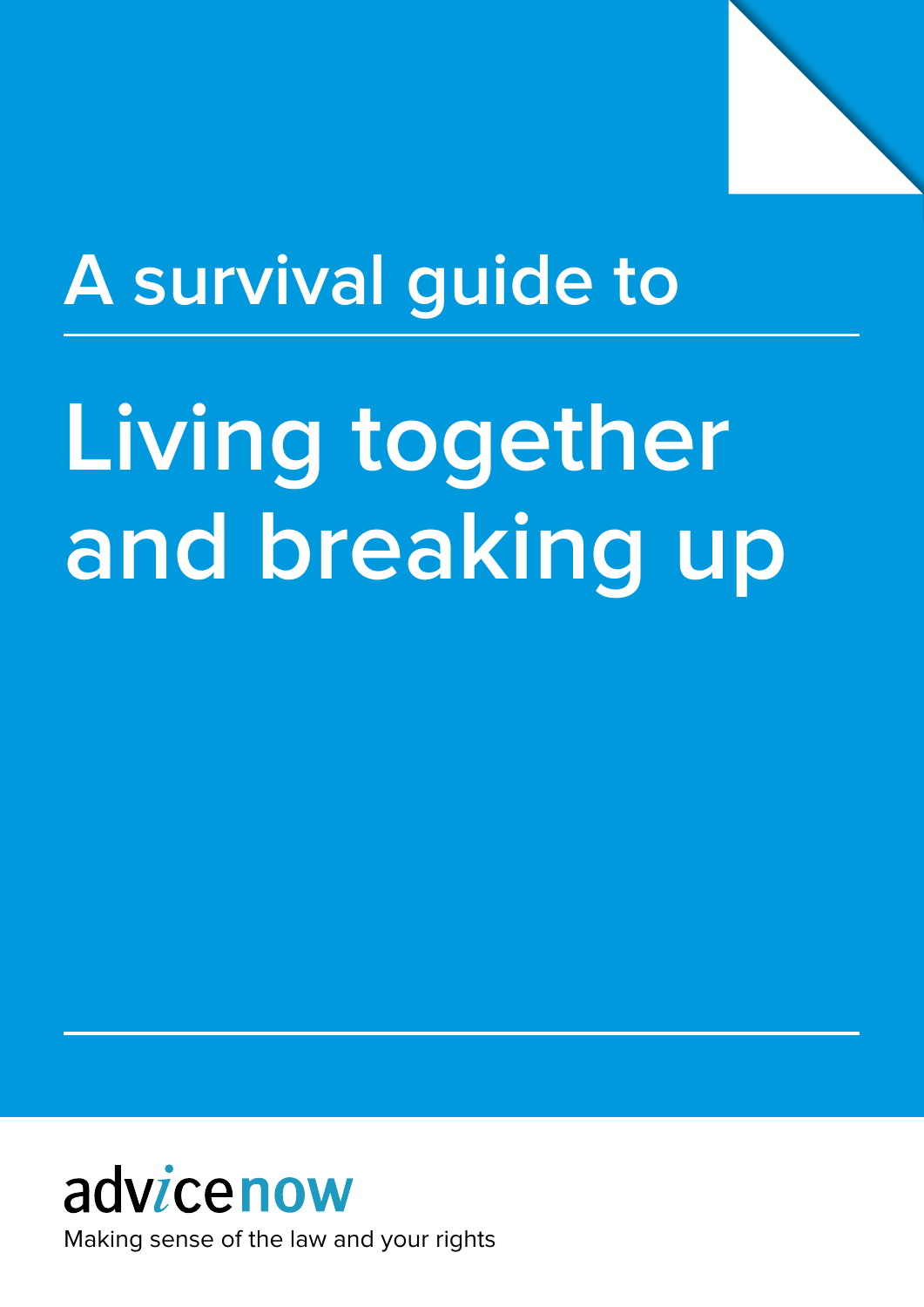







#### **Introduction**

We know that the next few months are going to be hard. We want to help you find your way through the maze of practical and legal things you need to sort out so that you can avoid common problems, minimise your stress, and use your energy effectively.

This guide will tell you what you need to think about, what the law says, and help you to find ways of agreeing arrangements with your ex. It will also remind you who you need to tell and explain how to find the help you might need to plan for the future.

It is for you if:

- • you live in England or Wales, **and**
- • you aren't married or in a civil partnership, **and**
- $\bullet$  you are in the process of splitting up with your partner who you have lived with.

It will be helpful whether you are still living together or if one of you has already moved out.

It's **not** for you if:

• You are married or in a civil partnership with the person you are splitting up from. This is because the law about how you divide up and share out any money and property you have is very different. We have another guide to help couples in this situation. You can find this at **[www.advicenow.org.](https://www.advicenow.org.uk/guides/survival-guide-sorting-out-your-finances-when-you-get-divorced) [uk/guides/survival-guide-sorting-out-your](https://www.advicenow.org.uk/guides/survival-guide-sorting-out-your-finances-when-you-get-divorced)[finances-when-you-get-divorced](https://www.advicenow.org.uk/guides/survival-guide-sorting-out-your-finances-when-you-get-divorced)**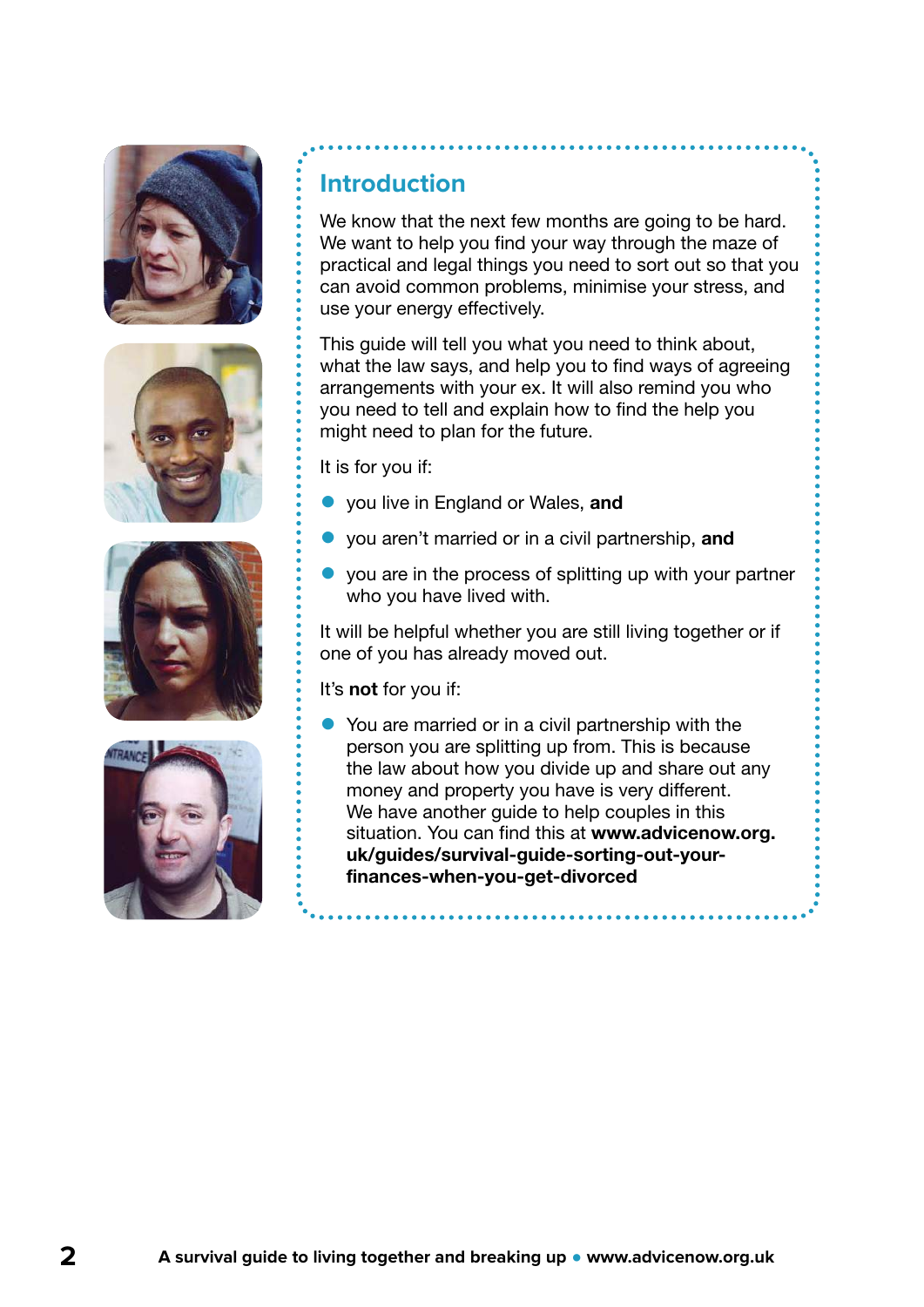| <b>Contents</b>                                        |    |
|--------------------------------------------------------|----|
| <b>Breaking up</b>                                     | 4  |
| <b>Your basic legal position</b>                       | 5  |
| What do you need to decide?                            | 11 |
| <b>Ways of reaching an agreement</b>                   | 14 |
| What to do when you have come to<br>an agreement       | 18 |
| What you can do about the things you<br>can't agree on | 19 |
| What you need to do and who you need<br>to tell        | 21 |
| More help and advice                                   | 23 |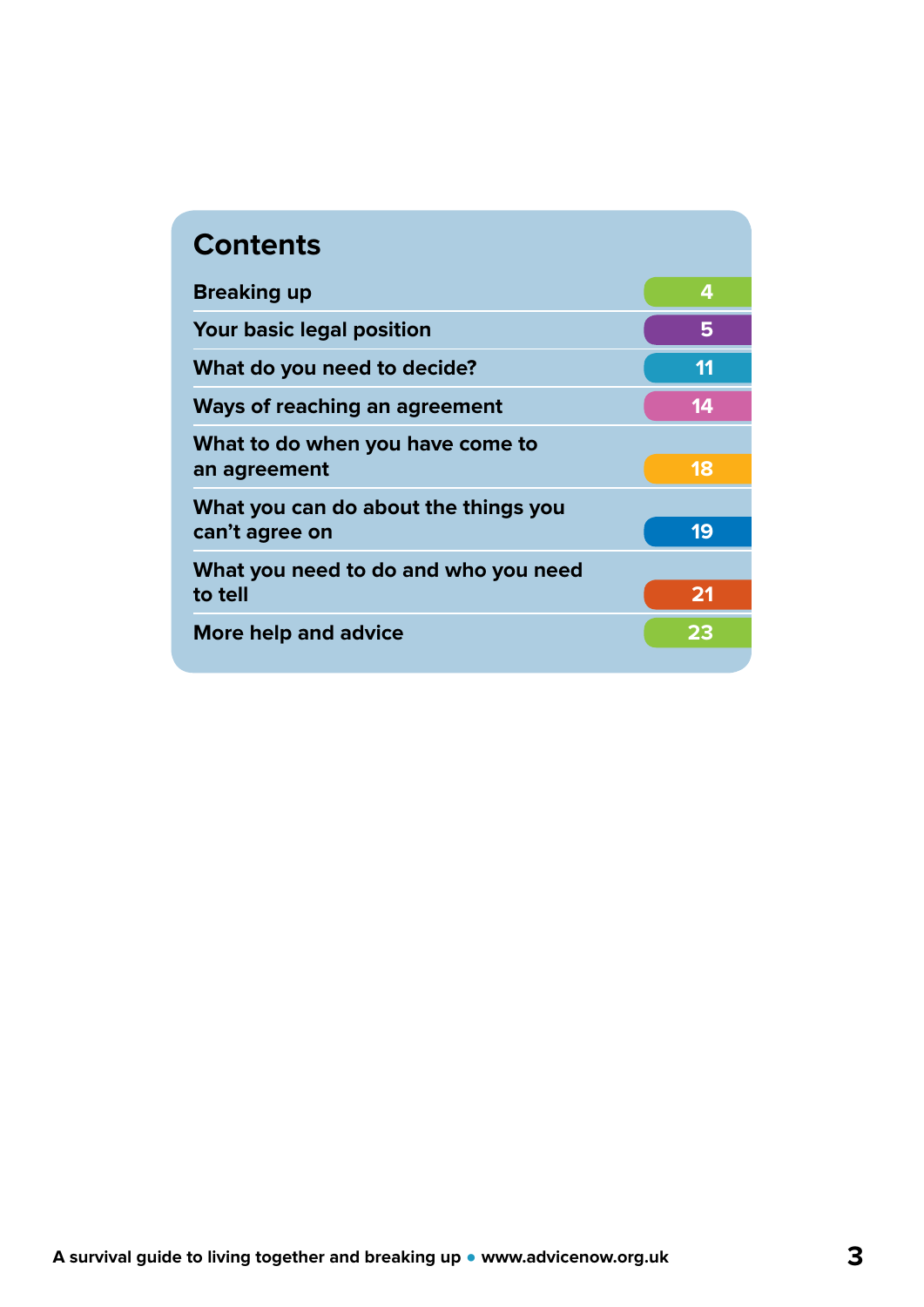## <span id="page-3-0"></span>**Breaking up Breaking up**

Breaking up is always painful, and the emotions that you have to cope with when a relationship ends can make it harder to sort everything out fairly or easily. So, it's useful to recognise how you are feeling and how it may affect your ability to come to a fair agreement.

You may be feeling so hurt and furious that you can't imagine agreeing anything with your ex. Deep down, you may want to punish them for everything you are going through. This is a completely normal reaction – but not very helpful. It can waste your time and energy and make things drag on and on. If you have children together, it is even more important that you do your best to avoid this.

You may feel you just want to run away and hide, even if it means leaving loose ends untied. The idea of trying to sort out things fairly may feel just too much if it means negotiating with your ex. But loose ends have a way of tripping you up, and in a few years when you are over the sadness and hurt, you might feel angry and resentful.

Or you may be feeling guilty, rightly or wrongly. You may be tempted to be overly generous so that you don't have to feel any worse. But that's not always a good approach. You need to make sure that you come to a fair arrangement so that you don't feel angry or resentful in the future.

Sometimes people feel tempted to retaliate for the hurt they feel by doing something like:

- Destroying things
- Changing the locks
- Packing up their ex-partner's stuff and leaving it outside
- Running away with the children.

These may give a short-term feeling of satisfaction, but in the long run they are unhelpful and often unlawful. They will also make relations between you deteriorate further, exactly when you need to start finding ways to agree things.

I moved into my boyfriend's flat about 6 months after we started going out. He carried on paying the mortgage just like before I moved in, but I used to buy all our weekly shopping and pay some of the bills to make it fair. I'd been there 5 years when we split up. After I moved out, I found out that things weren't as fair as I'd thought. Because the house wasn't in our joint names, I wasn't entitled to anything – even though I'd spent the last 5 years buying his food and paying for his gas and electricity! One of my friends told me I might be able to take him to court but, to be honest, I just didn't want anything to do with him any more – it had all turned a bit nasty by the time we broke up. So, I left it. I still feel angry when I think about it. **Carl**

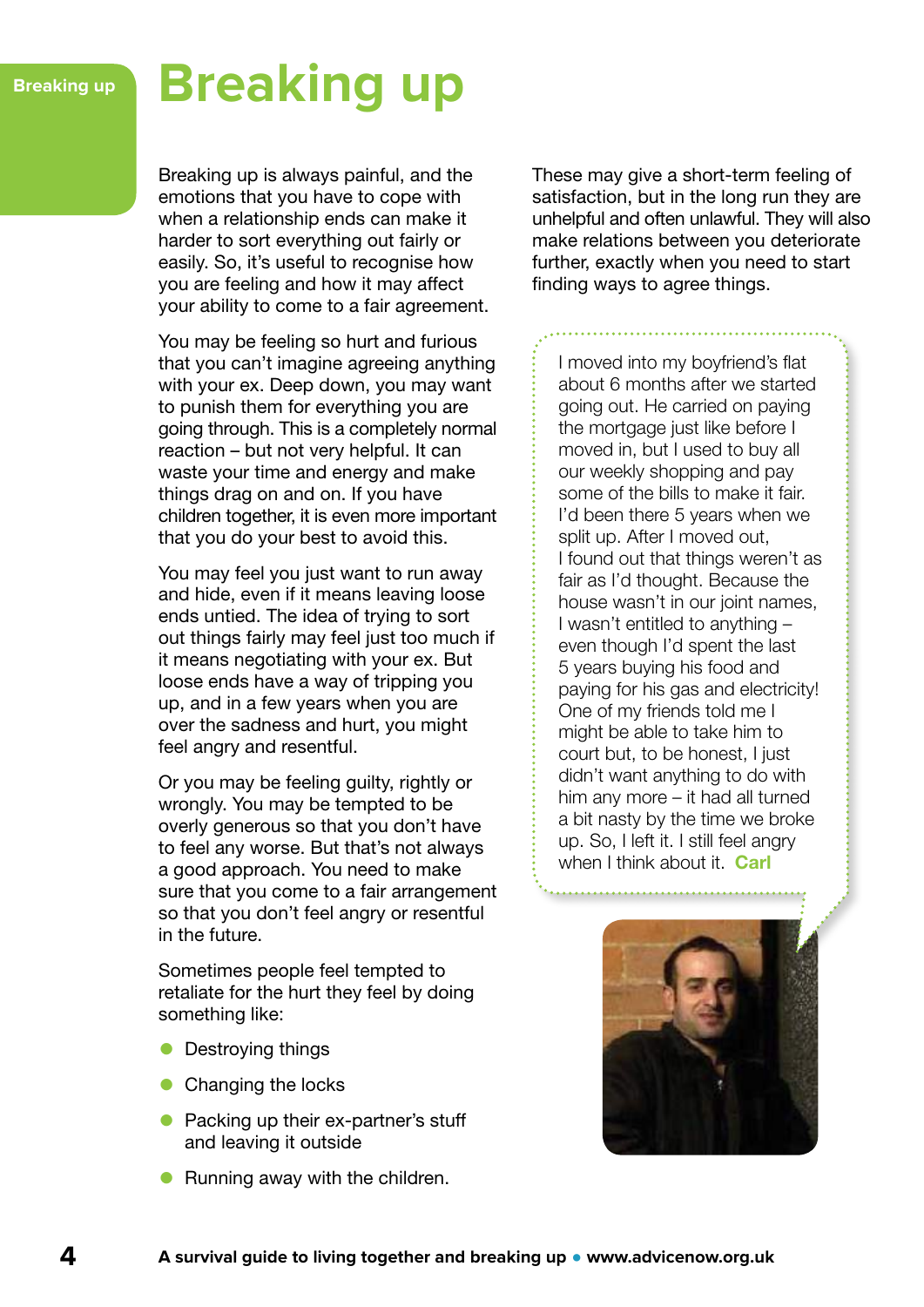# <span id="page-4-0"></span>**Your basic legal position**

Many people believe that after a couple of years they become common law partners, with the same rights as married couples – but this isn't true! No amount of living together – not 6 months, 6 years or 26 years – will turn your relationship into a common law marriage, because common law marriage doesn't exist in England and Wales.

If you made a living together agreement, now's the time to dig it out and remind yourselves what you agreed to. If you don't have one then you and your ex will need to work out a fair way of dividing your money, debts and property between you.

#### **Children**

- $\bullet$  If you have children together then as parents you share responsibility for sorting out arrangements for your children. It's up to you to make every effort to agree how you will bring them up. If talking is difficult, help is available. We've produced a separate guide for parents to help you to agree arrangements that work well for everybody, and to find a solution if that is not possible at **[www.](https://www.advicenow.org.uk/guides/sorting-out-arrangements-your-children) [advicenow.org.uk/guides/sorting](https://www.advicenow.org.uk/guides/sorting-out-arrangements-your-children)[out-arrangements-your-children](https://www.advicenow.org.uk/guides/sorting-out-arrangements-your-children)**. We've also written a guide for parents who have to ask the court for a child arrangements order at **[www.](https://www.advicenow.org.uk/guides/apply-court-order-about-arrangements-your-children-without-help-lawyer) [advicenow.org.uk/guides/apply](https://www.advicenow.org.uk/guides/apply-court-order-about-arrangements-your-children-without-help-lawyer)[court-order-about-arrangements](https://www.advicenow.org.uk/guides/apply-court-order-about-arrangements-your-children-without-help-lawyer)[your-children-without-help-lawyer](https://www.advicenow.org.uk/guides/apply-court-order-about-arrangements-your-children-without-help-lawyer)**
- $\bullet$  If you have children together, whoever the children spend less time living with and being cared for by will have to pay child maintenance. How much child maintenance they will pay doesn't depend on the income of the parent receiving the maintenance for the children.



**Your basic legal position**

- If you divide the care of your children absolutely equally, the law about whether either parent has to pay any child maintenance is less clear – but what amounts to equal care in this context isn't just about the number of nights the children stay with you. If you think you are in this situation you may need some legal advice. See **[More help and advice](#page-22-0)** on **page 23**.
- Child maintenance is money paid by one parent to the other to meet the income needs of their children. It's paid either until your child turns 16 or until they finish full-time, nonadvanced education (A levels, BTEC national diploma), up to their 20th birthday. Try and agree how much the parent doing most of the childcare will receive from the other. You can find out how much child maintenance you should be paying or receiving by using the official child maintenance calculator at **[www.gov.uk/calculate](http://www.gov.uk/calculate-your-child-maintenance)[your-child-maintenance](http://www.gov.uk/calculate-your-child-maintenance)**
- If you can't agree the amount, either of you can apply to the Child Maintenance Service (CMS) but only after you've first talked to Child Maintenance Options **[www.cmoptions.org](https://www.cmoptions.org/)**. You can contact Child Maintenance Options by calling **0800 988 0988** or using their online Live Chat service.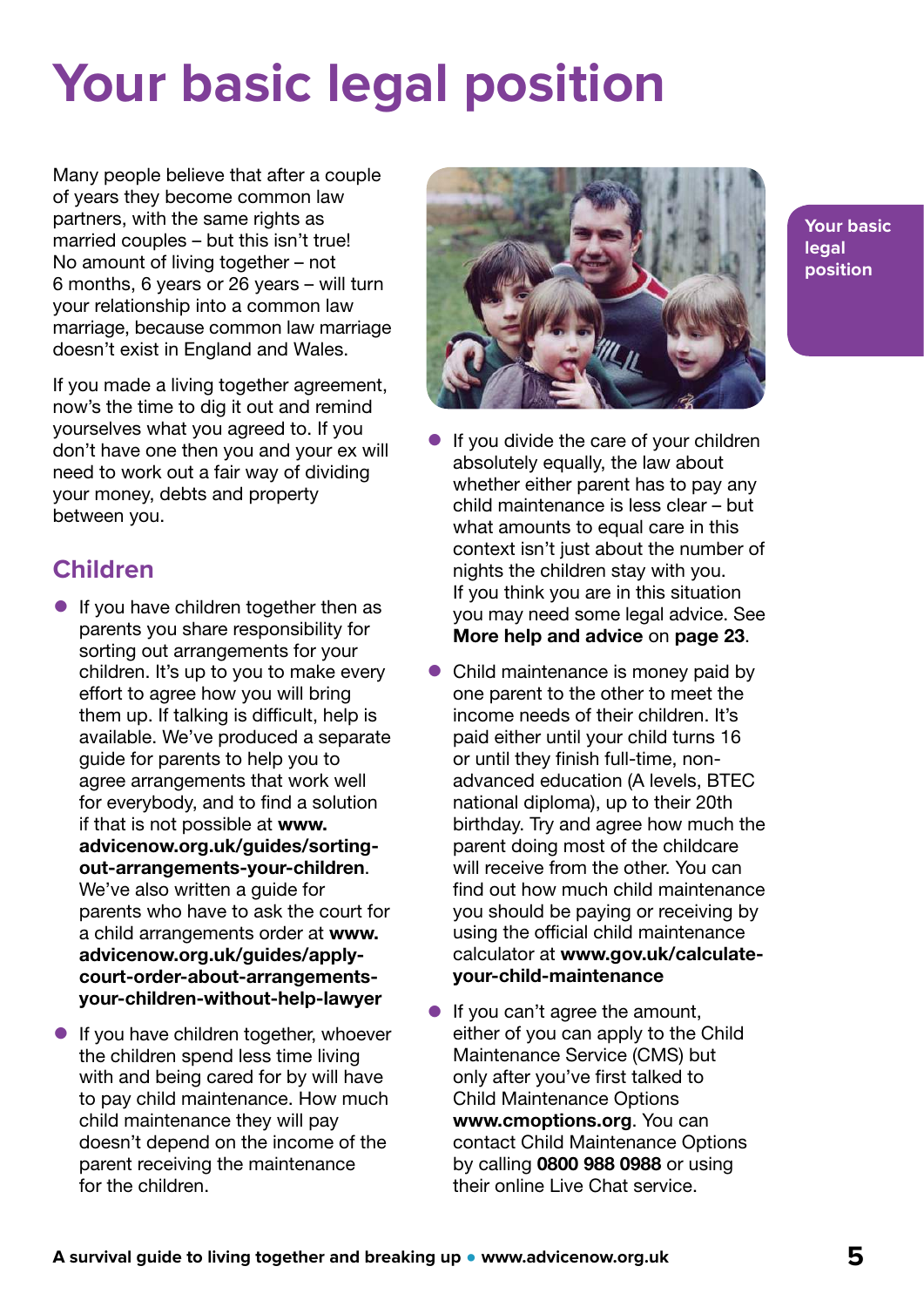- <span id="page-5-0"></span>• If they are not your children (for example, if they are your ex's from a previous relationship) you are not financially responsible for them unless you have adopted them. This doesn't mean you can't ask for contact with them and if necessary apply for a child arrangements order.
- You may be able to make a claim for a lump sum for the benefit of any children you have together and/or the transfer of a property into your name for the benefit of the children. But this won't give you any share in the property – so you don't get to keep it but you do have somewhere to live while you care for the children as they grow up.
	- Legal aid may be available for this type of case if you have experienced or are at risk of experiencing domestic abuse or violence. You can find more information about getting help to pay for legal advice about a family problem at **[www.advicenow.org.](https://www.advicenow.org.uk/know-hows/getting-help-pay-legal-advice-about-family-problem) [uk/know-hows/getting-help](https://www.advicenow.org.uk/know-hows/getting-help-pay-legal-advice-about-family-problem)[pay-legal-advice-about-family](https://www.advicenow.org.uk/know-hows/getting-help-pay-legal-advice-about-family-problem)[problem](https://www.advicenow.org.uk/know-hows/getting-help-pay-legal-advice-about-family-problem)** including a link to the types of evidence that the Legal Aid Agency will accept as proof that you (or a previous partner of the abuser) have experienced domestic violence or abuse.
	- If you aren't eligible for legal aid and you don't have enough savings or income to pay for legal advice yourself then you may want to think about the possibility of applying for a Legal Services Order or a litigation loan. A Legal Services Order is an order that your ex pays your legal costs up to and including the cost of the final hearing. Legal costs are what you spend on a lawyer. The court will only make this kind of order if the person who asks for the order can show that they have no other way of paying for their legal costs, for example, by getting a loan.

The court will not make an order if it means that the person due to pay will end up not being able to pay their own legal fees or if it would cause them undue hardship. Litigation loans are provided by commercial companies in cases where the chances of success are good in return for a share of the proceeds of the claim. You can find more information about litigation loans at **[http://](http://associationoflitigationfunders.com/) [associationoflitigationfunders.](http://associationoflitigationfunders.com/) [com](http://associationoflitigationfunders.com/)**



• If you're an unmarried dad, and your child's birth was registered on or after 1 December 2003, and you were named on the birth certificate as their dad, you automatically have parental responsibility. If you aren't named on the birth certificate then you don't have parental responsibility. We have a separate guide 'How to apply for Parental Responsibility without the help of a lawyer' for parents or step-parents who want to know more about parental responsibility – what it is and how you get it. It explains how to make a parental responsibility agreement and how to apply for a parental responsibility order. You can find it at **[www.advicenow.org.uk/](https://www.advicenow.org.uk/guides/how-apply-parental-responsibility-without-help-lawyer) [guides/how-apply-parental](https://www.advicenow.org.uk/guides/how-apply-parental-responsibility-without-help-lawyer)[responsibility-without-help-lawyer](https://www.advicenow.org.uk/guides/how-apply-parental-responsibility-without-help-lawyer)**

**Your basic legal position**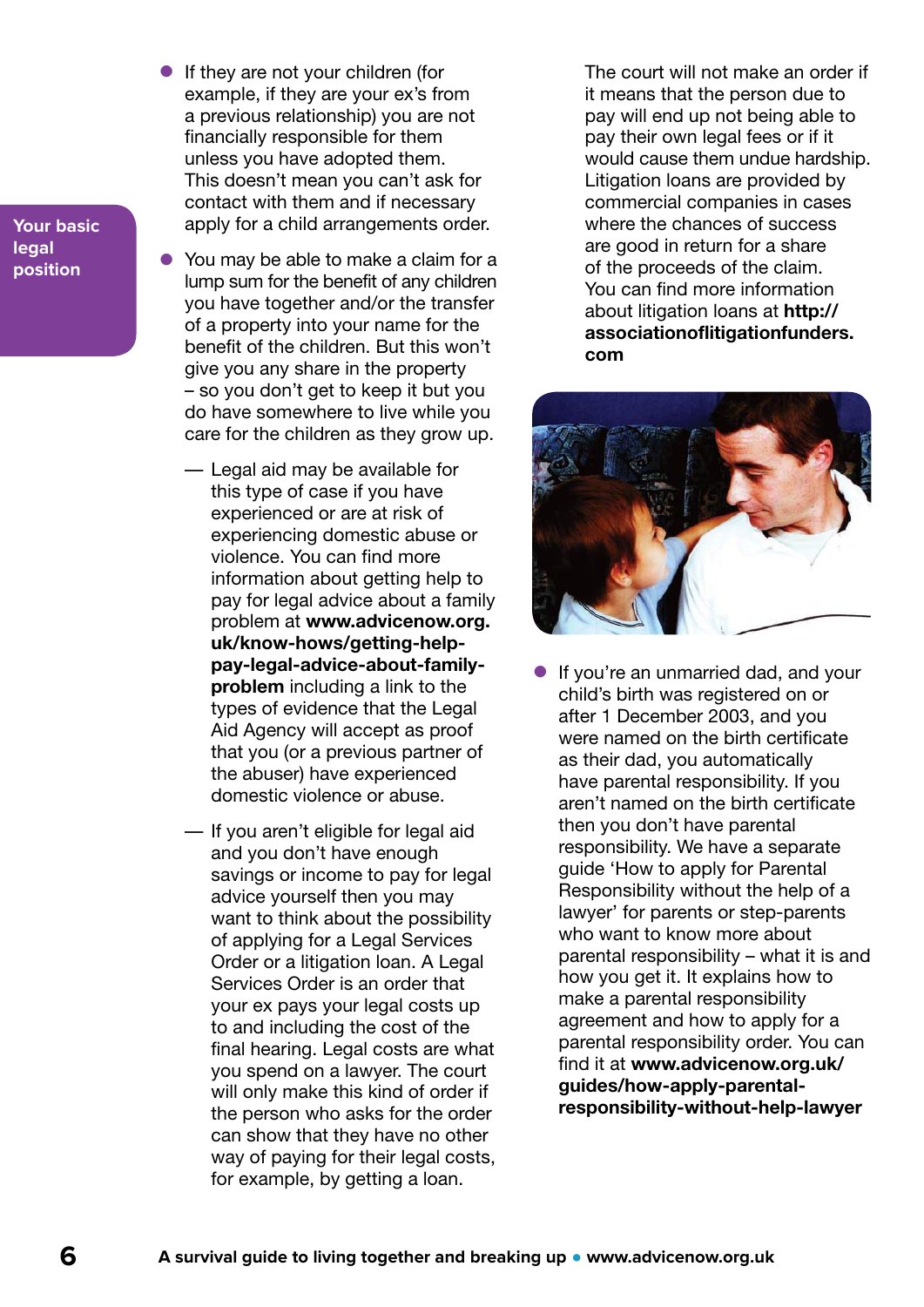<span id="page-6-0"></span>

#### **Maintenance – for partners**

• You won't need to pay any maintenance and won't receive any maintenance for yourself, even if you gave up work to look after children.

#### **Rented home**

 $\bullet$  If you rent your home and the tenancy is in joint names, you have equal rights to keep it. You will both be legally responsible for paying the rent until the tenancy ends or is transferred into one name only. Be careful though, if either one of you gives notice to quit the whole tenancy comes to an end and none of the family will be able to continue living there and you may be deemed to have made yourself 'intentionally homeless' which means you will not be eligible for re-housing as a homeless person. Deciding whether giving notice to quit is the right thing to do in your situation, and if so when and how to do it, are complicated questions. It is a good idea to get specialist advice to help with these decisions.

**position**<br>Shelter (England) gives advice about rented housing. Telephone: **0808 800 4444**. Open Monday to Friday 8am–8pm, Saturday/Sunday 8am–5pm, 365 days a year. Calls are free from UK landlines. Shelter (England) also has advice centres where you can get personal, face to face advice. For details call Shelter on **0808 880 4444** or see **[https://england.shelter.org.uk/](https://england.shelter.org.uk/get_help) [get\\_help](https://england.shelter.org.uk/get_help)**

Shelter Cymru can advise on housing problems if you live in Wales. Telephone: **0345 075 5005** or see **[https://sheltercymru.org.](https://sheltercymru.org.uk/get-advice/) [uk/get-advice](https://sheltercymru.org.uk/get-advice/)**. It also runs advice surgeries across Wales. To find out when there is an adviser in your area, see: **[http://sheltercymru.org.](http://sheltercymru.org.uk/get-advice/advice-near-you/) [uk/get-advice/advice-near-you](http://sheltercymru.org.uk/get-advice/advice-near-you/)**

- If the home you rent is a council or housing association tenancy and is in your joint names or your ex's sole name you may be able to apply to transfer the tenancy into your sole name. Speak to your landlord and agree the best way of transferring the tenancy. This option is not available to most private tenants.
- $\bullet$  If you rent your home privately and the tenancy is in your ex's name only, you have no automatic right to stay if your ex asks you to leave. He or she should give you a reasonable time to find somewhere else – for example, one month.

**Your basic legal**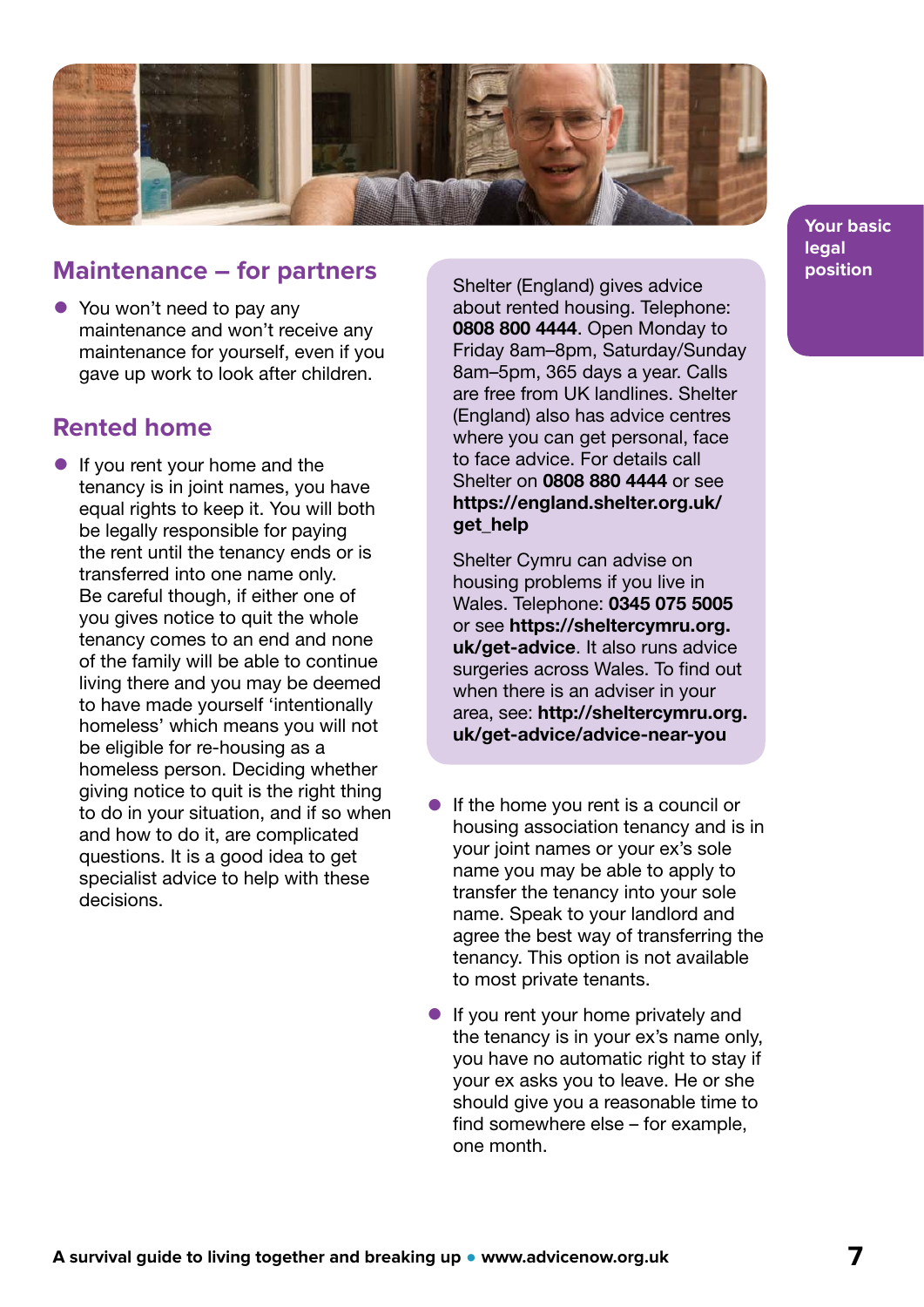• Try and reach an agreement with your ex about who (if either of you) is going to stay in your rented home. Whoever is going to stay on will need to be able to afford the rent (perhaps with the assistance of housing benefit or universal credit). Then approach your landlord to see if they will agree to transfer the tenancy into one name.

Housing law is extremely complicated; you must get advice about your rights to transfer a tenancy, the implications of doing so and how to do it – see the contact information for Shelter (England) and Shelter Cymru on **[page 7](#page-6-0)**.

#### **Owner occupied home**

- $\bullet$  If you've been living in a home you jointly own you will probably own it in equal shares unless you agreed something different with your ex when you bought the property together.
- $\bullet$  If you've been living in a home your ex owns and there's no other agreement or understanding in place, you will have no automatic right to stay if your ex asks you to leave. However he or she should give you reasonable notice.
- If you've been living in a home your ex owns, you don't have an automatic right to a share in the value of it as you would do if you were married or in a civil partnership. You're not entitled to any money from the property – unless you can show that you contributed to the purchase price, the mortgage payments, or major building work to the property. Non-financial contributions, such as doing building work yourself to improve the property, can also count in some circumstances. (If you have children together then you may be able to apply for a transfer of property order for the benefit of the children – see **[page 6](#page-5-0)**.)
- $\bullet$  How the law treats any money you contributed to the home you lived in but don't own depends on what you and your ex agreed or understood between you. Was it a loan – to be repaid at an agreed date with or without interest as agreed? Was it a gift? Or was it a contribution which gives you a legal right called a beneficial interest? Again, if you made a living together agreement, now's the time to find it and remind yourselves what you agreed to – hopefully you will have covered this issue.





**Your basic legal position**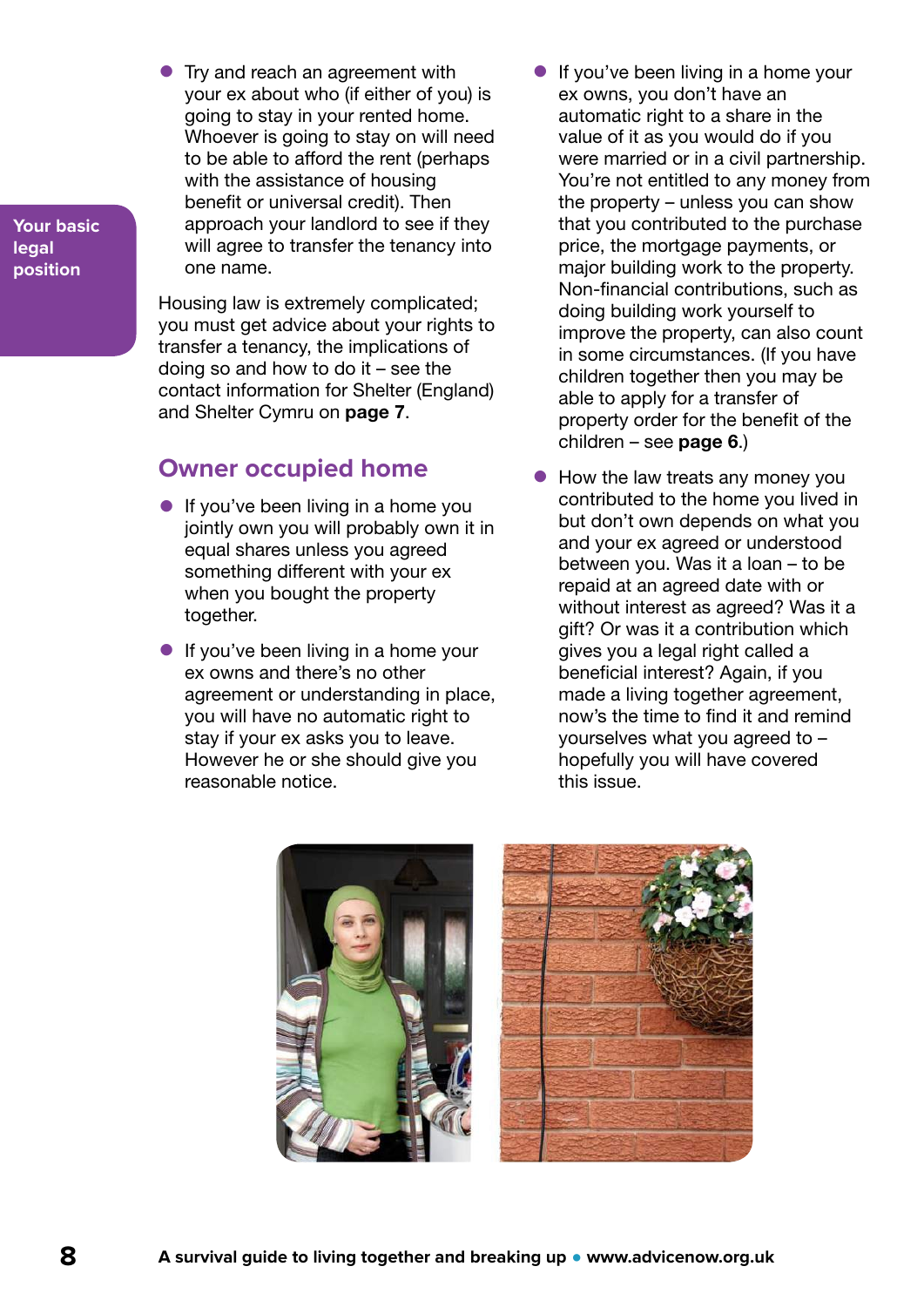- $\bullet$  The easiest way to prove you have a beneficial interest is if you have something in writing or a formal trust deed with your partner setting out who should get what when the home is sold. Without this kind of evidence proving what your intentions were, the law looks for other evidence about what understanding (if any) existed between the two of you. This involves considering questions such as:
	- Who contributed to the purchase of the property?
	- Who paid the mortgage?
	- Who carried out improvements to the property?
	- Were you promised a share of the property?
	- Did that promise or understanding mean that you gave up your job or left your own home in order to live with your ex?
- $\bullet$  If you can prove that you have a beneficial interest (and this is often very difficult to do), this may allow you to get the right to live in the home, to prevent the sale of the home for a limited period of time, to pay the mortgage so as to prevent the home being repossessed or get a share from the proceeds of sale if the home is sold. If you are not married or in a civil partnership and don't own the home you shared with your ex either jointly or in just your name, this is the only way to establish long-term rights to the home and a share of the proceeds of sale. The law about this is complex and you will need legal advice about whether and how to take action. This type of case isn't treated as a family case; it is dealt with by the normal civil court. The court will order you to pay your ex's legal costs if you lose. You may hear lawyers call these cases 'TOLATA cases' after the law that governs them – the Trusts of Land and Appointment of Trustees Act 1996.



**Your basic legal position**

Legal aid may be available for this type of case if you have experienced or are at risk of experiencing domestic abuse or violence. You can find more information about getting help to pay for legal advice about a family problem at **[www.advicenow.](https://www.advicenow.org.uk/know-hows/getting-help-pay-legal-advice-about-family-problem) [org.uk/know-hows/getting-help](https://www.advicenow.org.uk/know-hows/getting-help-pay-legal-advice-about-family-problem)[pay-legal-advice-about-family](https://www.advicenow.org.uk/know-hows/getting-help-pay-legal-advice-about-family-problem)[problem](https://www.advicenow.org.uk/know-hows/getting-help-pay-legal-advice-about-family-problem)** including a link to the types of evidence that the Legal Aid Agency will accept to prove that either you (or a previous partner of the abuser) have experienced domestic violence or abuse. If you aren't eligible for legal aid and you don't have enough savings or income to pay for legal advice yourself then you may want to ask a solicitor about whether they provide 'no win, no fee' legal services in this type of case or think about the possibility of applying for a litigation loan. Litigation loans are provided by commercial companies in cases where the chances of success are good in return for a share of the proceeds of the claim. You can find more information about litigation loans at **[http://](http://associationoflitigationfunders.com/) [associationoflitigationfunders.com](http://associationoflitigationfunders.com/)**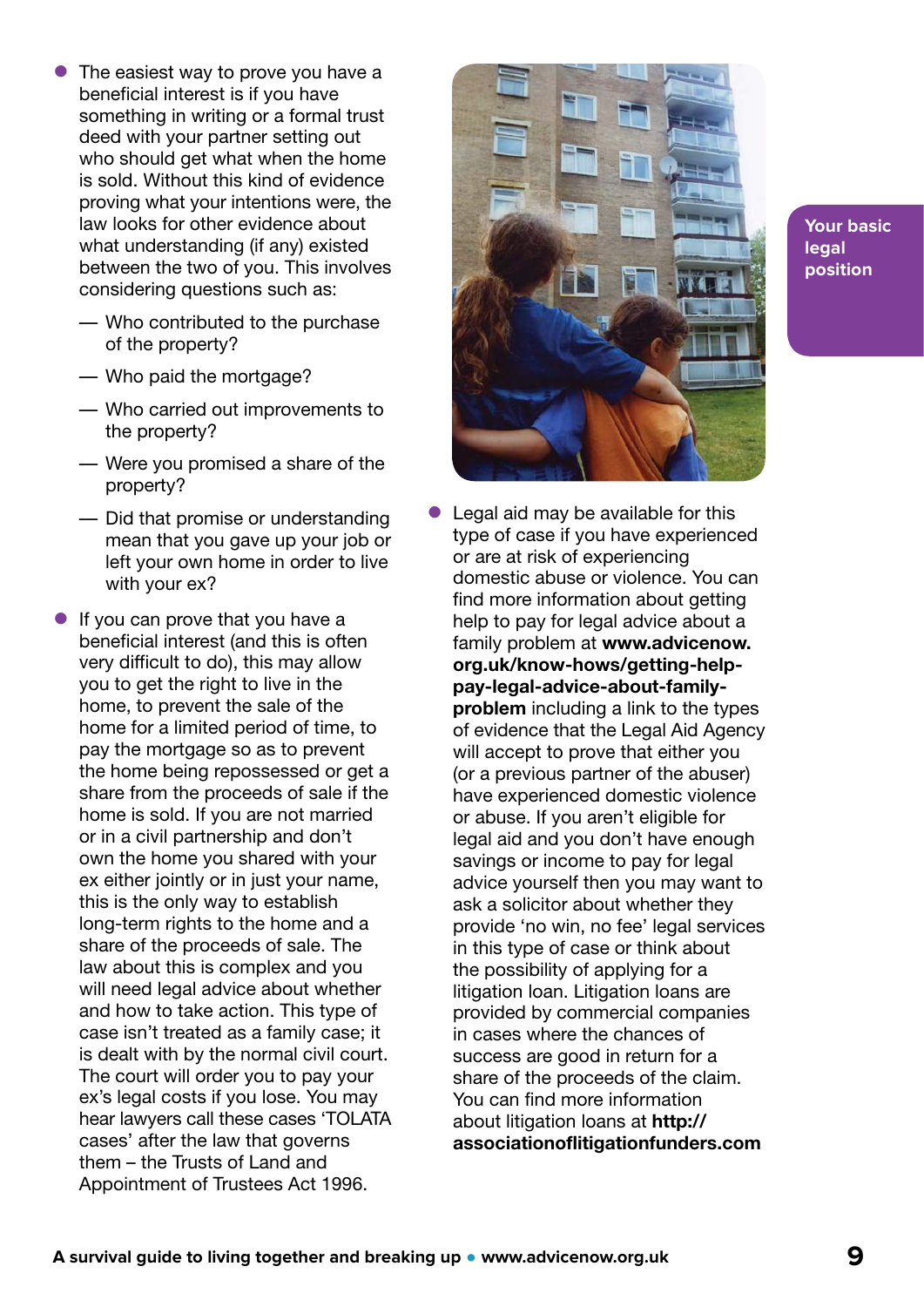#### **Stuff and savings**

- If you owned something before you got together, it belongs to you.
- $\bullet$  If you bought something with your own money it belongs to you.
- **•** If you inherited something or someone else gave something to you, it belongs to you.
- If you bought something and gave it to your ex, it belongs to them.
- $\bullet$  If you bought something out of a joint bank account it belongs to you equally, unless you have agreed to own the account in different shares. If you have, you own the object in those shares.
- If you bought something together but each contributed different amounts to the price, you own it in the shares in which you contributed, unless you have agreed differently.

#### **Pensions**

• You won't be able to make any claim against your ex's pension.

#### **Debts**

 $\bullet$  If the debt is in your name, you alone are responsible to the lender for paying it off; it doesn't matter who spent the money. If the debt is in both names, you are both equally responsible for paying it off but the lender can usually chase either of you for all of it.



**Your basic legal position**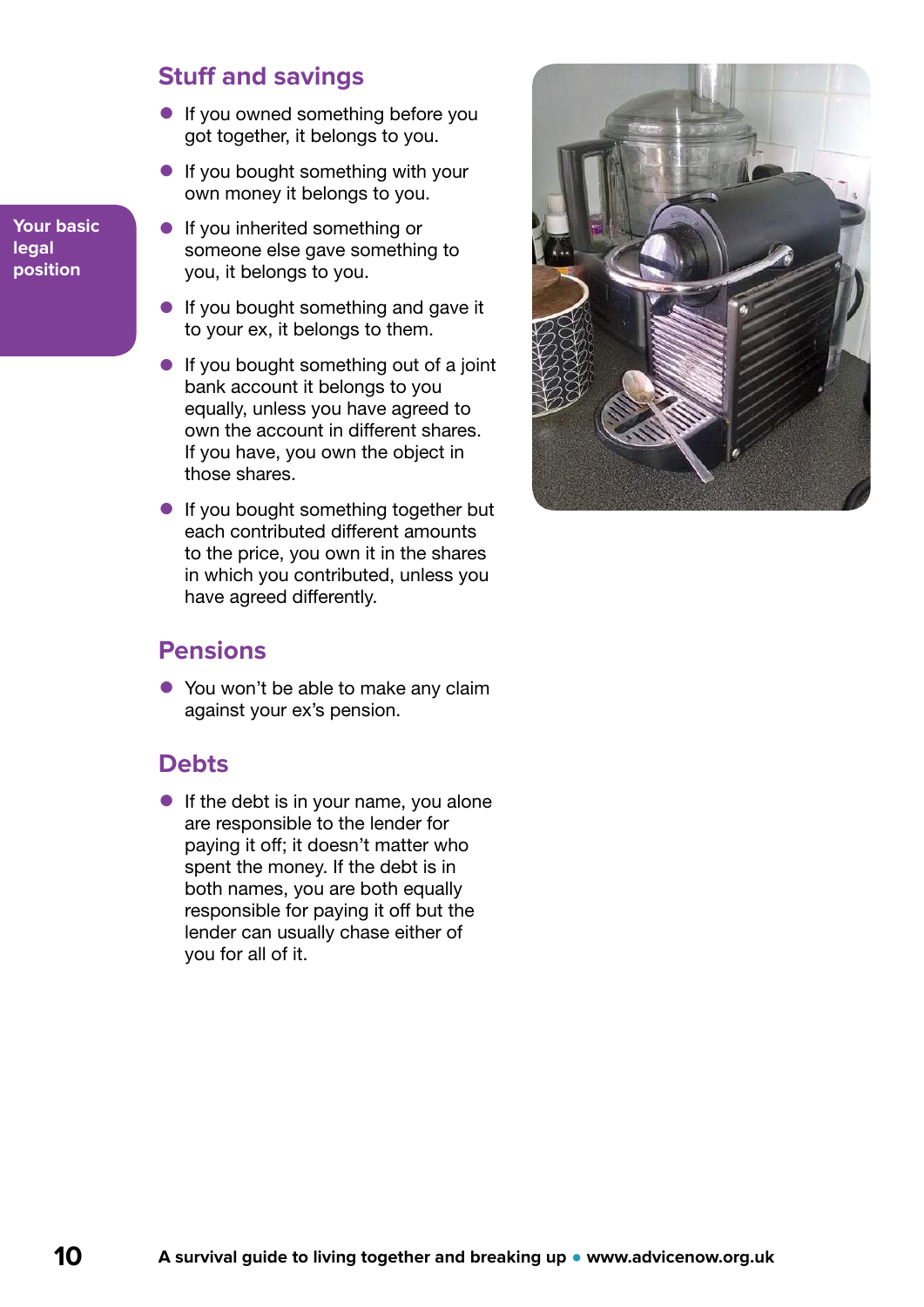# <span id="page-10-0"></span>**What do you need to decide?**

Here we look at the things you need to decide and in the next section we look at ways of deciding them – on your own or with the help of a family mediator or a solicitor.

#### **Money and property**

#### **1. Where you will each live**

Some of the things you will need to think about are:

- Will one of you stay in your home or will you both need to move out?
- **•** If you rent, can you end your tenancy now or are you locked into it for a few more months?
- What will happen to your tenancy if only one of you stays?
- $\bullet$  Do you have a right to stay in the property if it's only you living there? Can either of you stay?
- **•** If the home you live in is rented or owned in just your ex's name, you may be able to protect your right to stay there, at least for a while, if you take particular action. What you need to do depends on your situation. If you are in this position, get some legal advice if you possibly can (see **[More help and advice](#page-22-0)** on **page 23**).
- $\bullet$  If you are going to sell your home, how will you divide the proceeds of sale? What will you each do to help sell it quickly?
- **•** If you can't afford for either of you to move out, think about how you can manage to both continue to live in the property. What can you each do to make it easier for the other? (If you get benefits or tax credits, see **[What](#page-20-0)  [you need to do and who you need](#page-20-0)**

**to tell** on **[page 21](#page-20-0)** for the rules about claiming as a single person if you are still sharing a home with your ex.)

- Will you do it all at once or in stages? Some couples make a short-term and a long-term agreement to fit in with their needs. For example, some couples agree that one partner will stay in the home until it is sold. Or couples with children sometimes agree that one partner will stay in the home with the children until they have left school, and then sell the home and divide the proceeds.
- Remember even if you move out, if your name is still on the tenancy or the mortgage you are still legally responsible for paying the rent/ mortgage.
- If you own the property solely or jointly and have moved out, you may be entitled to a payment from the person who stays living there. But often people agree that the person remaining in the property pays all the mortgage payments instead. Who pays the mortgage after separation may make a difference as to what share of the property you each own. This is a complicated area and you should get legal advice about it if you possibly can.



**What do you need to decide?**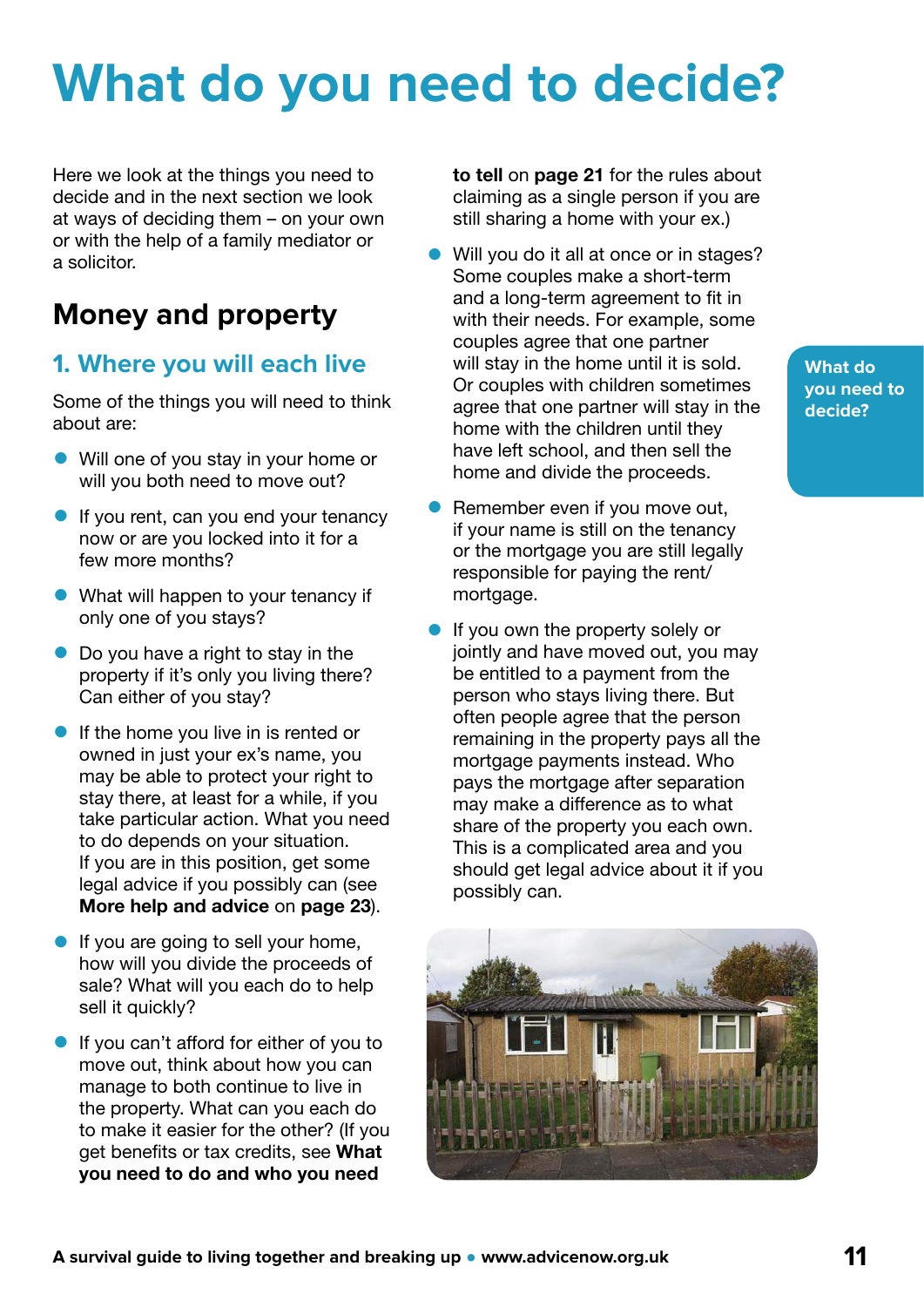**What do you need to decide?**

Housing law is extremely complicated; you must get advice about your rights to stay and/or the implications of leaving. Shelter (England) gives advice about rented housing. Telephone: **0808 800 4444**. Open Monday to Friday 8am– 8pm, Saturday/Sunday 8am–5pm, 365 days a year. Calls are free from UK landlines. Shelter (England) also has advice centres where you can get personal, face to face advice. For details call Shelter on **0808 880 4444** or see **[https://england.shelter.org.uk/get\\_](https://england.shelter.org.uk/get_help) [help](https://england.shelter.org.uk/get_help)**. Shelter Cymru can advise on housing problems if you live in Wales. Telephone: **0345 075 5005** or see **[https://sheltercymru.org.uk/get](https://sheltercymru.org.uk/get-advice/)[advice](https://sheltercymru.org.uk/get-advice/)**. It also runs advice surgeries across Wales. To find out when there is an adviser in your area, see: **[http://](http://sheltercymru.org.uk/get-advice/advice-near-you/) [sheltercymru.org.uk/get-advice/](http://sheltercymru.org.uk/get-advice/advice-near-you/) [advice-near-you](http://sheltercymru.org.uk/get-advice/advice-near-you/)**.

I was very against the idea of moving. I didn't see why I should lose my home; it wasn't me that wanted to end it. I had put a lot of work into the flat in the 12 years we were together. But looking back on it, I think it helped create the fresh start that I needed. **Lelia**





#### **2. How you will share out the things you own**

If you've been together for a very long time or have always shared your money, it may not feel fair or even possible to share things out on the basis of who contributed what. Instead it may feel fairer to each leave with about half. Some people take it in turns to pick the items that are most important to them. Others try and work out a value for things and ensure that the value of what you each take is roughly equal.

#### **3. How you will divide up any savings, investments or shares you own jointly**

Will you divide them in the proportions in which you contributed or 50:50? What did you agree about this at the outset when you started saving money or made the investment or bought the shares? If you changed your mind later, did you both agree the change?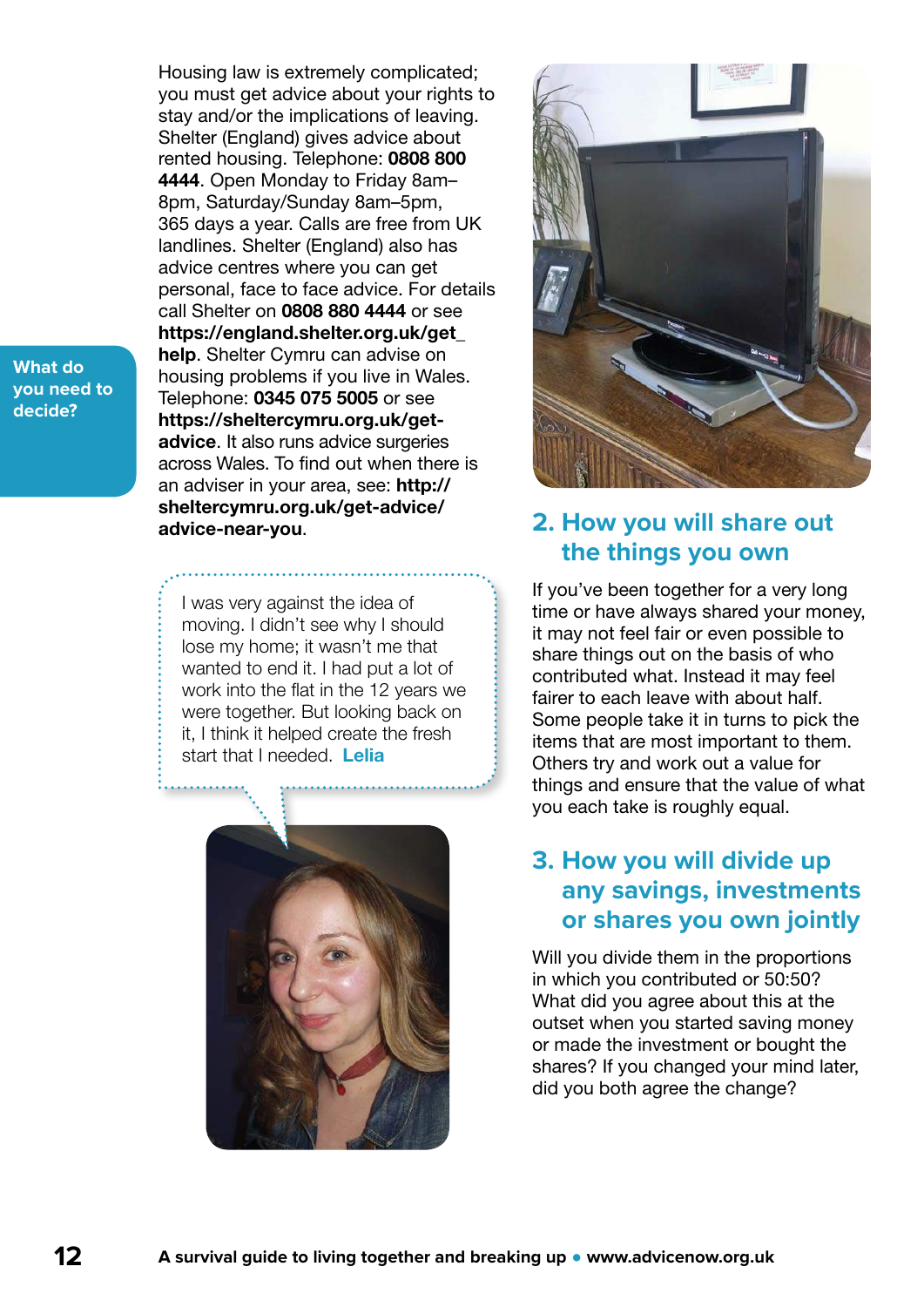#### **4. How you will deal with any debts**

If the debt is in your name, you alone are responsible to the lender for paying it off; it doesn't matter who spent the money. If the debt is in both names, you are both equally responsible for paying it off but the lender can usually chase either of you for all of it. Whatever your situation, if you have debts to deal with get some free debt advice to find out what help is available for you. See **[More help and advice](#page-22-0)** on **page 23**.

If you are leaving your ex with debts you helped to build up, it is only fair that you agree to make a voluntary contribution towards them.

#### **5. How you will sort out the arrangements for your children**

If you have children together you need to sort out:

- $\bullet$  Who they are going to live with and where they are going to live.
- $\bullet$  When and where they will spend time with each parent.
- $\bullet$  How you will pay for all the things they need.

We've produced a separate guide for parents to help you to agree arrangements that work well for everybody, and to find a solution if that is not possible at **[www.advicenow.org.](https://www.advicenow.org.uk/guides/sorting-out-arrangements-your-children) [uk/guides/sorting-out-arrangements](https://www.advicenow.org.uk/guides/sorting-out-arrangements-your-children)[your-children](https://www.advicenow.org.uk/guides/sorting-out-arrangements-your-children)**. We've also written a guide for parents who have to ask the court for a child arrangements order



at **[www.](https://www.advicenow.org.uk/guides/apply-court-order-about-arrangements-your-children-without-help-lawyer) [advicenow.org.](https://www.advicenow.org.uk/guides/apply-court-order-about-arrangements-your-children-without-help-lawyer) [uk/guides/](https://www.advicenow.org.uk/guides/apply-court-order-about-arrangements-your-children-without-help-lawyer) [apply-court](https://www.advicenow.org.uk/guides/apply-court-order-about-arrangements-your-children-without-help-lawyer)[order-about](https://www.advicenow.org.uk/guides/apply-court-order-about-arrangements-your-children-without-help-lawyer)[arrangements](https://www.advicenow.org.uk/guides/apply-court-order-about-arrangements-your-children-without-help-lawyer)[your-children](https://www.advicenow.org.uk/guides/apply-court-order-about-arrangements-your-children-without-help-lawyer)[without-help](https://www.advicenow.org.uk/guides/apply-court-order-about-arrangements-your-children-without-help-lawyer)[lawyer](https://www.advicenow.org.uk/guides/apply-court-order-about-arrangements-your-children-without-help-lawyer)**

**What do you need to decide?**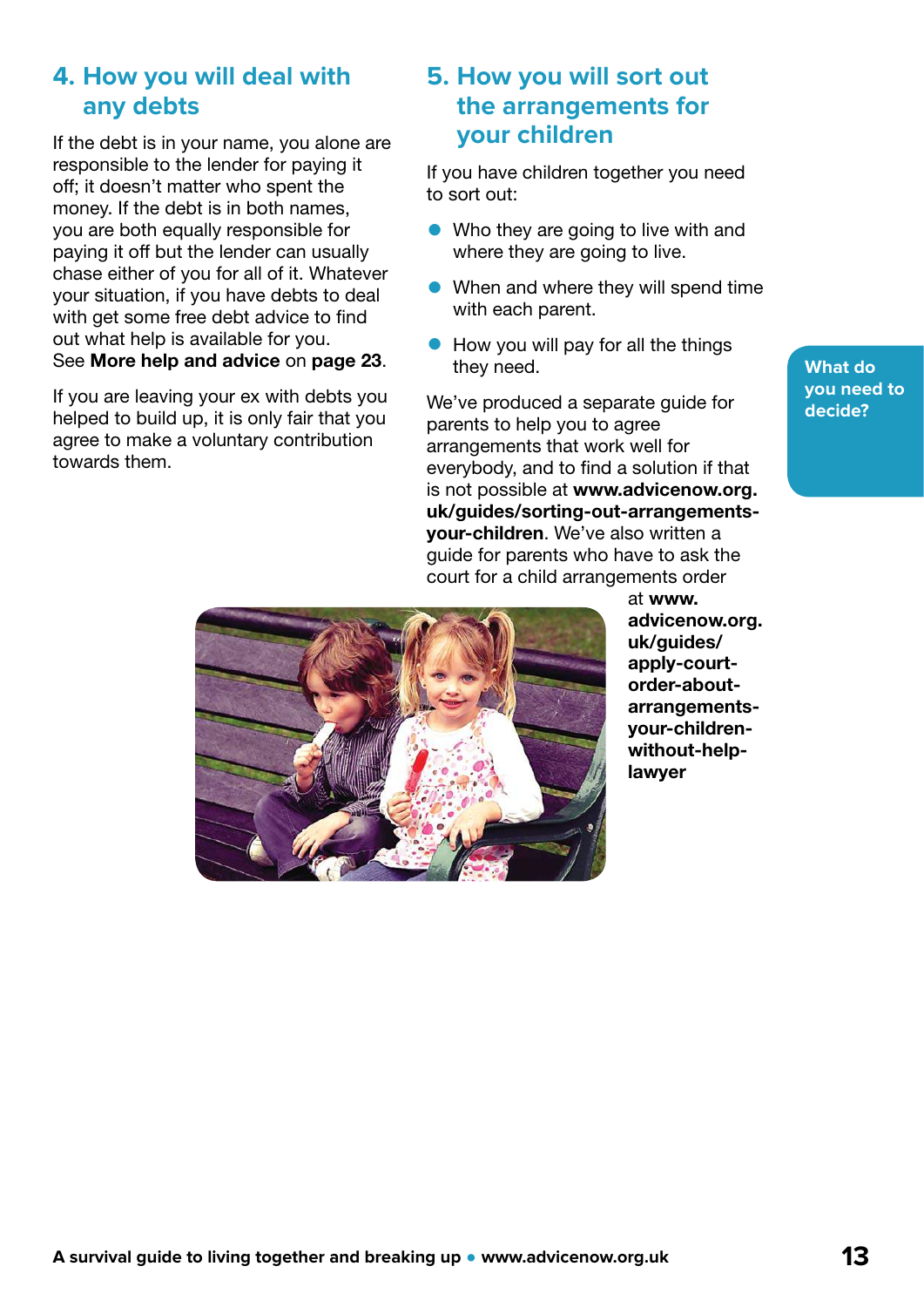### <span id="page-13-0"></span>**Ways of reaching an agreement**

Going to court can often cause relationships to be permanently damaged, and leave the adults involved hurt, stressed, and poorer. You could spend the money you would spend on going to court making your children's lives and your own more comfortable.

Children can often be upset too, even if you are careful not to involve them directly. So, it is usually best to come to an agreement between yourselves, or using a family mediation service, or a solicitor to negotiate on your behalf. However you do it, you will both need to compromise.

**Ways of reaching an agreement**

> The difficulty is that each of you may have a different idea about what is fair. You may think you should get back the proportion that you contributed, or that things should be divided equally, or divided according to what you need to start again. There's one thing for sure, you can only divide what you have, so most people will need to get used to having less money for a while.

#### **Option 1 Agreeing it yourselves**

Agreeing things without help is not easy. You will need to find ways to discuss the issues without your emotions getting in the way and accept you probably won't get everything you want.

If one of you has a tendency to dominate or bully the other, or there have been other forms of domestic abuse between you or involving your children, it's probably not a good idea for you to try and sort things out between yourselves. It's better to start by getting some help from a family mediator or solicitor.



For information about finding a family solicitor or mediator see **[More help and](#page-22-0)  advice** on **[page 23](#page-22-0)**. For information about getting help to pay for legal advice about a family problem, see **[www.advicenow.org.uk/know-hows/](https://www.advicenow.org.uk/know-hows/getting-help-pay-legal-advice-about-family-problem) [getting-help-pay-legal-advice-about](https://www.advicenow.org.uk/know-hows/getting-help-pay-legal-advice-about-family-problem)[family-problem](https://www.advicenow.org.uk/know-hows/getting-help-pay-legal-advice-about-family-problem)**

Ideas for reaching an agreement with your ex:

- Agree in advance with your  $ex$  how and when you will try to come to an agreement. For example, will you find a date to meet on neutral territory, do it over email, or will you use a family mediation service? Nobody likes to feel ambushed and you have a much better chance of agreeing something if you start your discussions feeling that you have chosen the approach and you want it to succeed.
- $\bullet$  If you have a lot to discuss, try and agree what is urgent and deal with that first. You may have different priorities but dealing first with what is most worrying for each of you can make the other things go much more smoothly.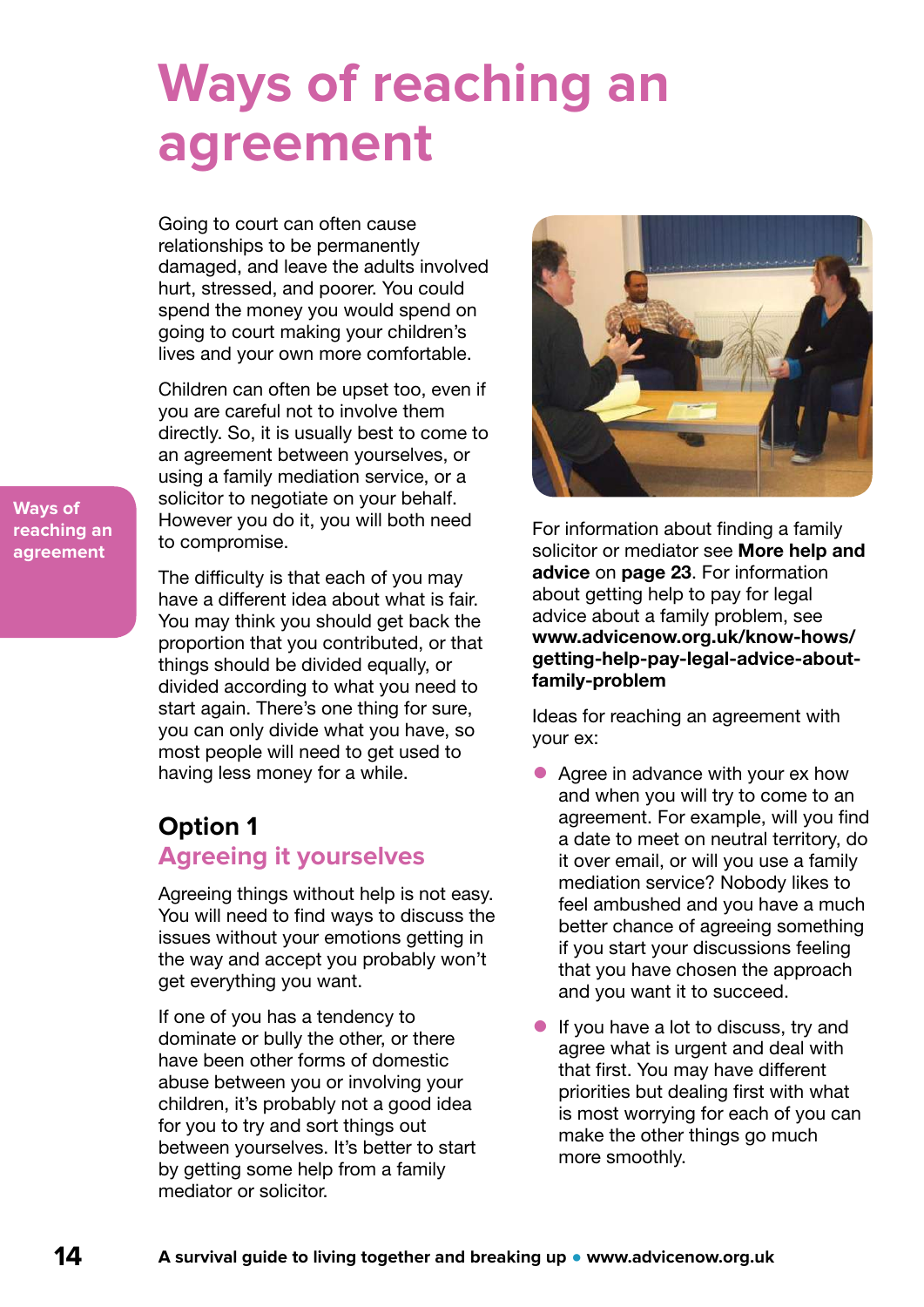- If you need to discuss arrangements both for your children and finances, consider dealing with them separately – maybe at separate meetings.
- $\bullet$  Many people just want to sort everything out immediately so at least they don't have to deal with the uncertainty. But things often go more smoothly if you force yourself to take a little bit of time.
- Before you talk, think about the outcome you would like and where you can be flexible. If you know what your ex might feel about your suggestion, think if there's anything you can do to make it more appealing for them.
- Listen to any suggestions your ex makes. Even if you can immediately think of 10 reasons why it's a bad idea, resist the impulse to say so. Instead let them see you are giving it some serious thought.
- $\bullet$  Try to stick to the point as much as you can. If you are meeting in person, having the main points written down on a piece of paper can be helpful and can give you something to focus on if you feel yourself starting to get upset or angry, or if your ex-partner strays from the point. If you try to negotiate via email, bear in mind that it is even easier to take offence when you can't see expressions or hear tone of voice, so keeping yourself calm and sticking to the point is even more important.
- Remember that email is a permanent record of what you say and can be printed off and shown to others, such as a judge. So don't send anything you would be embarrassed by later.

My ex and I sorted out quite a lot of stuff over email. The best piece of advice I was given was to take two days before replying to any email. That gave me time to get really angry and calm down again before I said anything. **Colvin**



**Ways of reaching an agreement**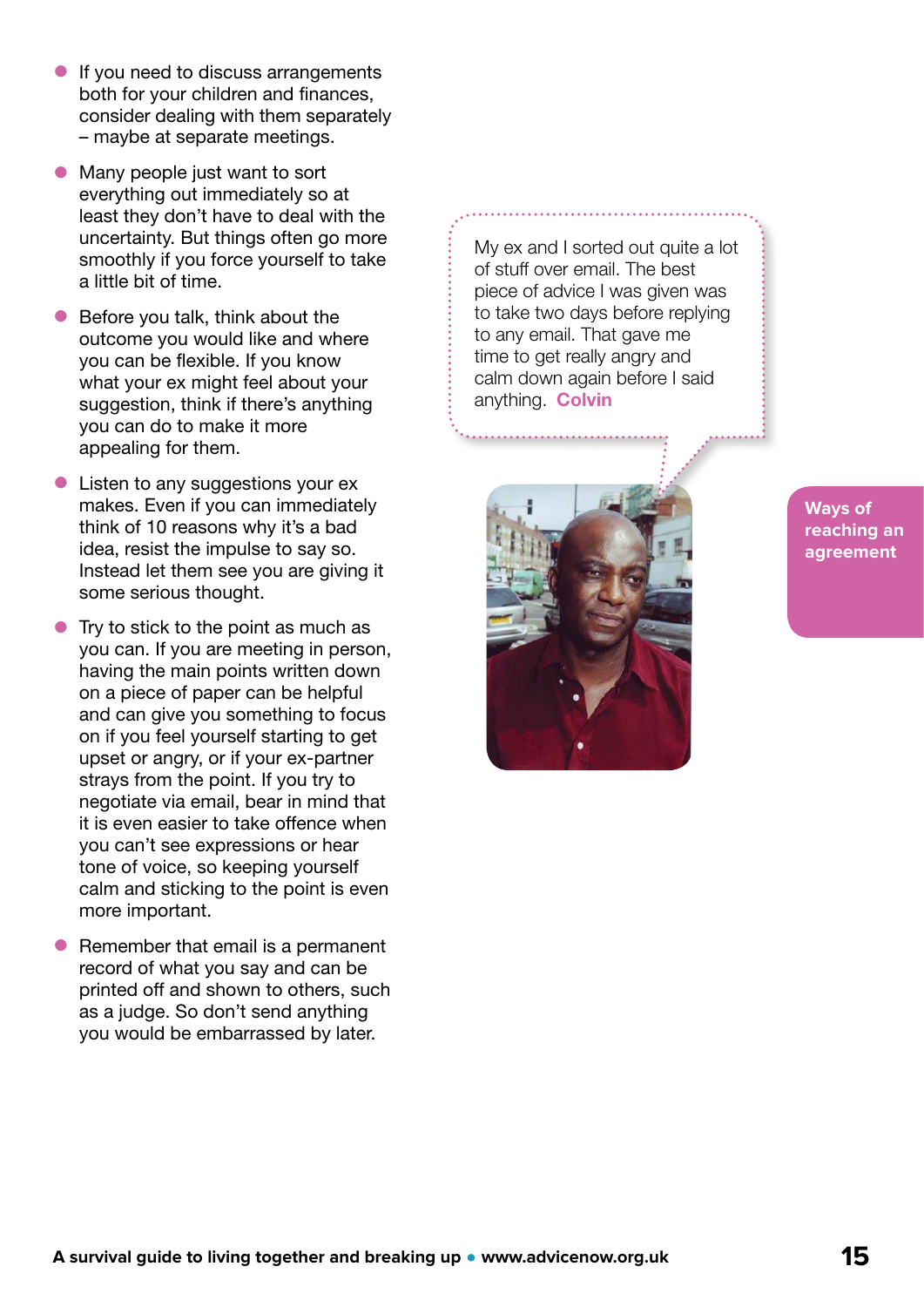#### **Option 2 Using Family Mediation**

This is where you meet together with your ex-partner and a mediator, who has been properly trained to help you put your feelings aside and focus on the issues that need to be sorted out. The mediator won't take sides or decide what is fair for you – they are simply there to help your discussions.

Many people say that a positive side effect of mediation is that it helps them to communicate again, which can only be a good thing, especially if you are going to remain part of each other's lives because you have children together.

For more information about how family mediation works see our separate guide **[A survival guide to using](https://www.advicenow.org.uk/guides/survival-guide-using-family-mediation-after-break)  [Family Mediation after a break up](https://www.advicenow.org.uk/guides/survival-guide-using-family-mediation-after-break)** at **[www.advicenow.org.uk/guides/](https://www.advicenow.org.uk/guides/survival-guide-using-family-mediation-after-break) [survival-guide-using-family](https://www.advicenow.org.uk/guides/survival-guide-using-family-mediation-after-break)[mediation-after-break](https://www.advicenow.org.uk/guides/survival-guide-using-family-mediation-after-break)**

When you are looking for a mediator, don't be afraid to phone around and compare prices. (While the fees are usually charged per person, it is open to you and your ex to decide who will actually pay or how to share the cost.)

If you are eligible for legal aid (help from the government to pay for legal advice and mediation), the introductory meeting and the mediation is free.

If only one of you is eligible, legal aid will still cover the introductory meeting and the cost of the first full mediation session for both of you.

The mediator will work out if you are entitled to legal aid at the first meeting, or you can check by using the legal aid calculator on GOV.UK (see **[https://](https://www.gov.uk/check-legal-aid) [www.gov.uk/check-legal-aid](https://www.gov.uk/check-legal-aid)**).

You may also be able to get a small amount of free legal advice from a solicitor alongside the mediation process and get the agreement you

make about your finances turned into a separation agreement for free too. However, in practice it's possible you may have difficulty finding a solicitor willing to take on this particular kind of legal aid case – but don't let that stop you asking.

I was dead against family mediation. I didn't want to pay money to discuss things in front of someone else when we could just do it ourselves. But I agreed to go to the meeting for the kids. By the end of the first session it felt like the right thing for us. It was still hard but not half as hard as discussing things on our own. I think also, because we were paying for it, it stopped us from going round and round in circles endlessly. **Sam**

#### **Why you might want to use family mediation**

Many separating couples want to reach agreement but find direct communication with each other very difficult. Family mediation can:

- $\bullet$  offer a safe, neutral environment in which to talk about what you may be able to agree;
- $\bullet\;$  be less stressful for you and any children;
- be cheaper:
- help you reach an agreement that you are both able to accept and which you might not manage to reach on your own.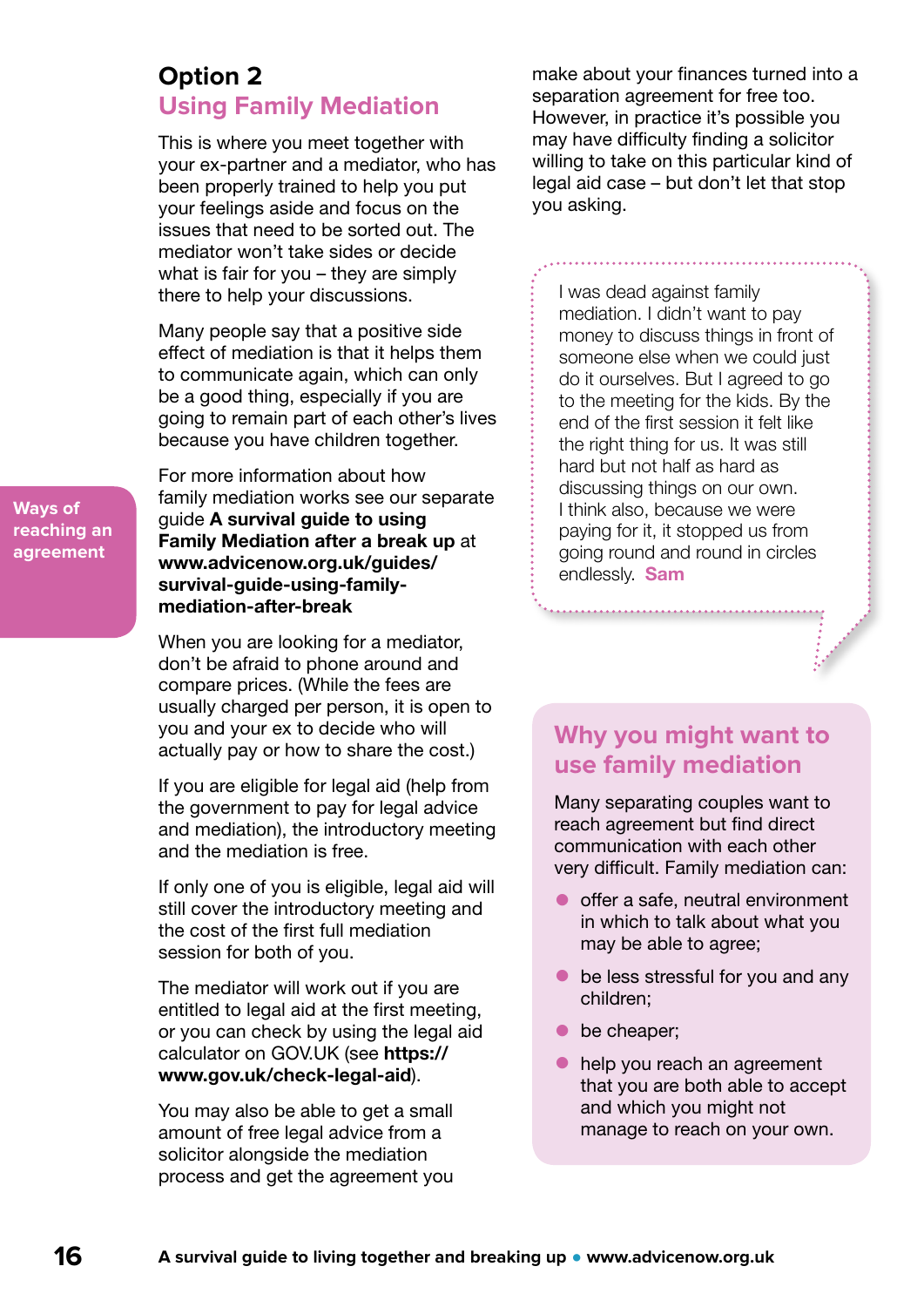#### **Option 3 Using Solicitors to negotiate for you**

Another option is to use a solicitor to negotiate on your behalf. This is likely to be quite a bit more expensive than mediation.

Many solicitors offer a fixed fee (or even a free) first appointment. You can use this to get some initial advice and meet the solicitor to see if you feel you will get on with them. They should explain what your options are (including mediation) as well as what and how they charge for their services. You could ask them to limit their charges to a particular sum to start off with, so that when their charges reach that amount you can review your situation and decide whether or not to carry on using their services.

Legal aid may be available to pay for a solicitor to negotiate on your behalf if you have experienced or are at risk of experiencing domestic abuse or violence. You can find more information about getting help to pay for legal advice about a family problem at **[www.advicenow.org.uk/know-hows/](https://www.advicenow.org.uk/know-hows/getting-help-pay-legal-advice-about-family-problem) [getting-help-pay-legal-advice-about](https://www.advicenow.org.uk/know-hows/getting-help-pay-legal-advice-about-family-problem)[family-problem](https://www.advicenow.org.uk/know-hows/getting-help-pay-legal-advice-about-family-problem)** including a link to the types of evidence that the Legal Aid Agency will accept to prove that either you (or a previous partner of the abuser) has experienced domestic violence or abuse to support your application.

You can check if you are eligible for legal aid by using the legal aid calculator on GOV.UK (see **[www.gov.uk/check](https://www.gov.uk/check-legal-aid)[legal-aid](https://www.gov.uk/check-legal-aid)**)

For information about how to find a good family solicitor see: **[More help](#page-22-0)  [and advice](#page-22-0)** on **page 23**.

#### **Collaborative law**

This is an approach to sorting out your finances that involves each of you having your own lawyer and all meeting in the same room to discuss things openly and to work things out together instead of negotiating over the phone or by letter.



It doesn't work for everyone, as both you and your ex need to be committed to acting reasonably. However, in some cases it can help couples reach an agreement that both are happy with.

If the discussions break down and one of you ends up going to court, then the collaborative process is over and both your lawyers have to stop acting for you. If you want more legal advice or help, you have to get a different lawyer.

You can search for a collaborative lawyer at **[www.resolution.org.uk/](http://www.resolution.org.uk/find_a_collaborative_lawyer/) [find\\_a\\_collaborative\\_lawyer](http://www.resolution.org.uk/find_a_collaborative_lawyer/)**

#### **Family arbitration**

Family arbitration is an alternative to court proceedings. It involves both of you agreeing to the appointment of an independent arbitrator (often a barrister or maybe a retired judge). You will need to disclose all the same information that you would in court proceedings. The advantages are that the same arbitrator will deal with your case from beginning to end, and you will have a lot more control over setting the timetable for reaching a conclusion and how, when and where any hearings happen.

The arbitrator may try to help you reach agreement first. But if that can't be done, the arbitrator (like a judge) has the power decide what should happen.

You can search for a family arbitrator at **[www.resolution.org.uk/find\\_an\\_](http://www.resolution.org.uk/find_an_arbitrator/) [arbitrator](http://www.resolution.org.uk/find_an_arbitrator/)** or at **[http://ifla.org.uk](http://ifla.org.uk/)**

**Ways of reaching an agreement**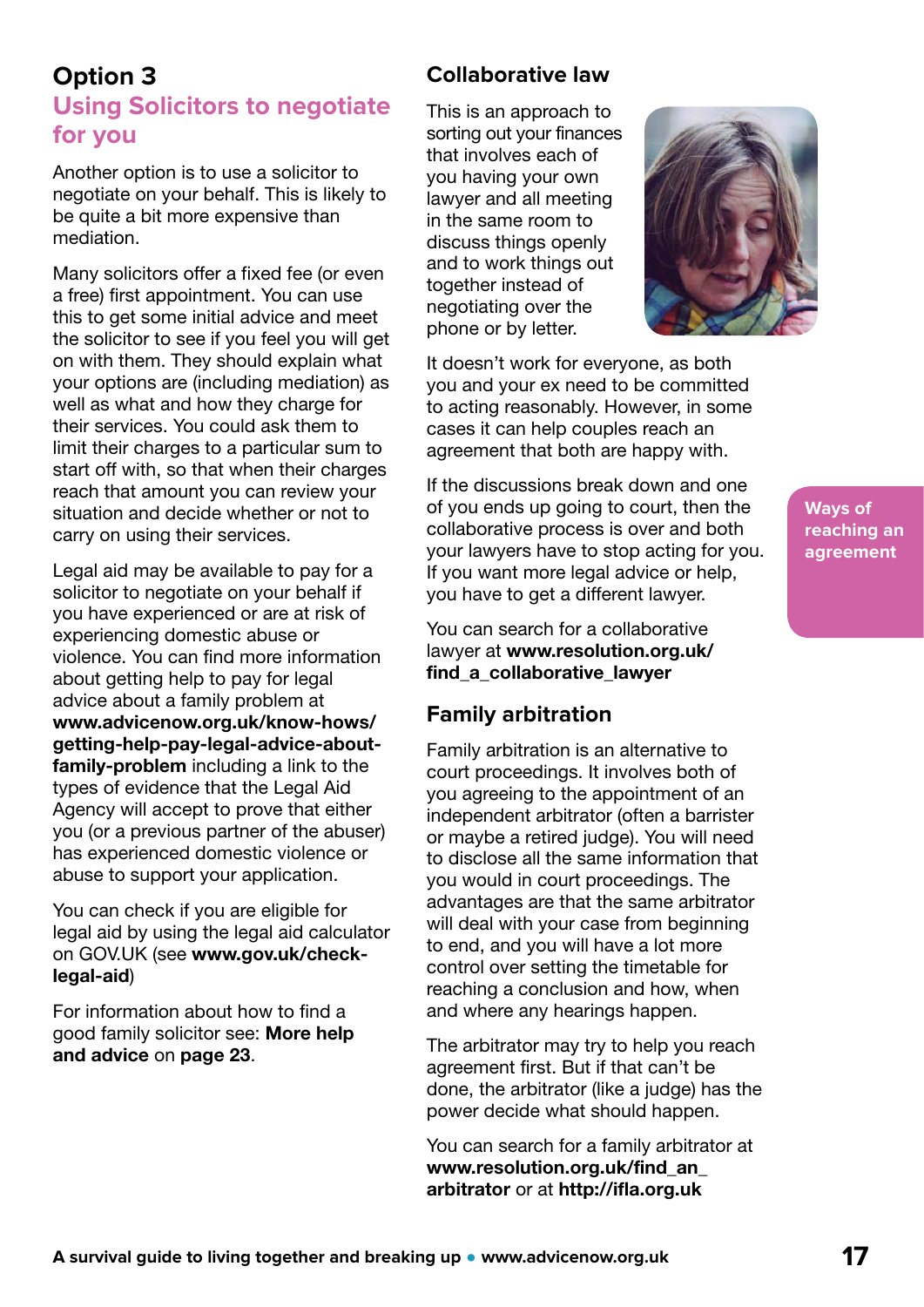### <span id="page-17-0"></span>**What to do when you have come to an agreement**

When you come to any sort of agreement between yourselves, it is useful to write it down. This should include specifics, like who is to have what and the amount and dates of any agreed payments, in case there is any dispute later on. It is best to have one document that you both sign and have copies of – but better to have your own record than none at all.

If you want something a bit more formal, a family solicitor can draft a separation agreement for you. The more complex your situation, the longer it may take to negotiate (particularly if your ex is unrepresented) and the greater the cost. At the lower end of the scale you may be looking at costs in the region of £600–£900. At the higher end costs could be nearer £3,000. You may want to agree a fixed fee with a solicitor rather than an hourly rate. A separation agreement confirms the agreement you have made and may help you avoid court proceedings in the future. If you have agreed to transfer property from one person to another you should also consult a solicitor.

If you have qualified for legal aid for mediation this will extend to paying for a solicitor to advise you throughout the mediation process and to drafting the agreement for you.



For information about how to find a good family solicitor see: **[More help](#page-22-0)  [and advice](#page-22-0)** on **page 23**.

It's ok to phone around and compare prices. In some circumstances you may be entitled to legal aid. For information about getting help to pay for legal advice about a family problem, see **[www.advicenow.org.uk/know-hows/](https://www.advicenow.org.uk/know-hows/getting-help-pay-legal-advice-about-family-problem) [getting-help-pay-legal-advice-about](https://www.advicenow.org.uk/know-hows/getting-help-pay-legal-advice-about-family-problem)[family-problem](https://www.advicenow.org.uk/know-hows/getting-help-pay-legal-advice-about-family-problem)**

**What to do when you have come to an agreement**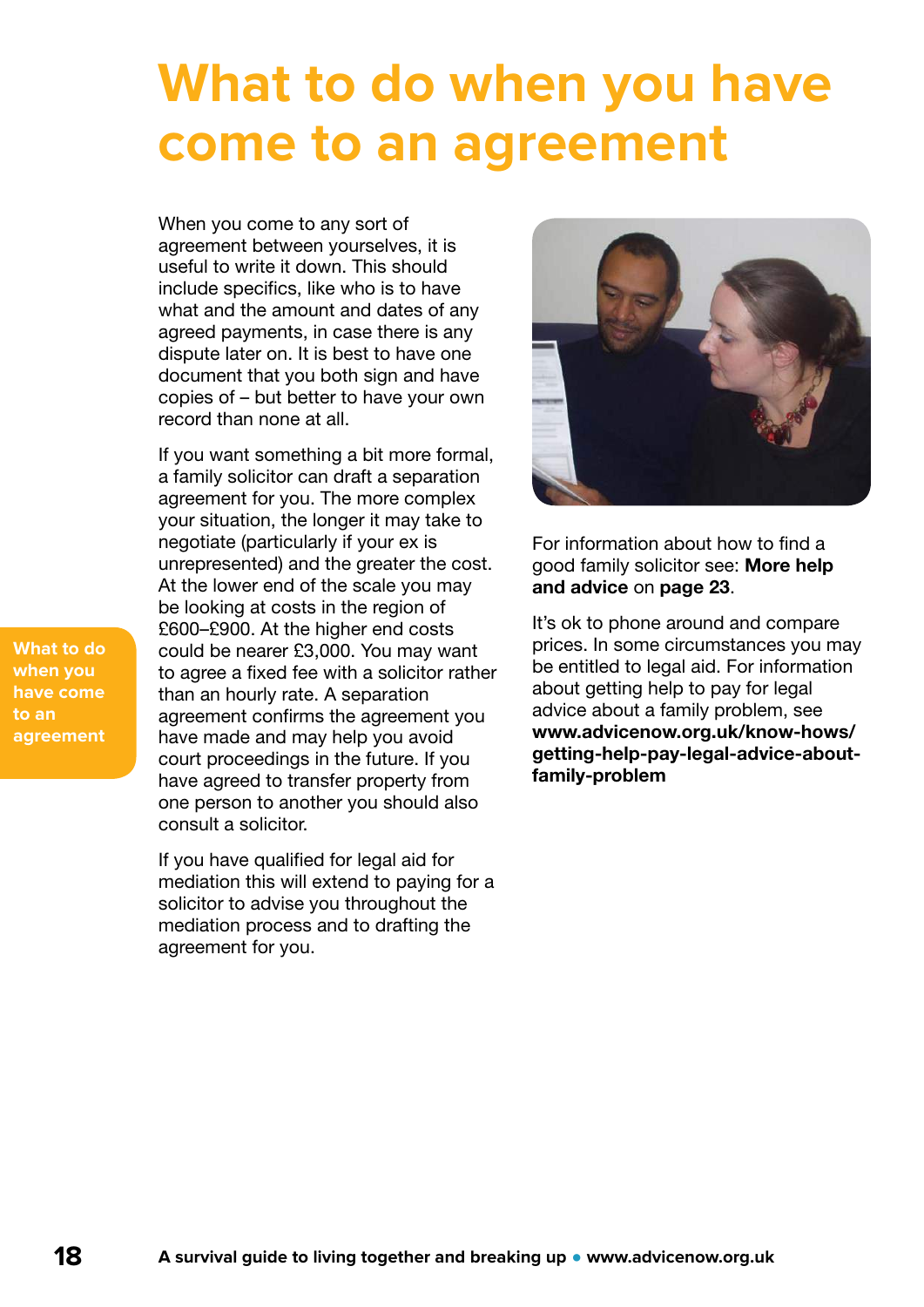### <span id="page-18-0"></span>**What you can do about the things you can't agree on**



#### **Children**

If there are issues around arrangements for the children that you really can't agree on, you may have to ask the court to decide. Sometimes starting the court process helps to get your ex talking and focussed on the need to agree things. But before doing this, see a good family solicitor. They will be able to advise you on your chances of success and help you work out if it's worth it. If you decide to proceed, you can then decide whether to get a solicitor to help you make your case or if you need to try and do it yourself.

For information about how to find a good family solicitor see: **[More help](#page-22-0)  [and advice](#page-22-0)** on **page 23**.

It's ok to phone around and compare prices. Some will offer one-off help for a fixed price; others may offer a first meeting for free.

Legal aid may be available for this type of case if you have experienced or are at risk of experiencing domestic abuse or violence. You can find more information about getting help to pay for legal advice about a family problem at **[www.](https://www.advicenow.org.uk/know-hows/getting-help-pay-legal-advice-about-family-problem) [advicenow.org.uk/know-hows/getting](https://www.advicenow.org.uk/know-hows/getting-help-pay-legal-advice-about-family-problem)[help-pay-legal-advice-about-family](https://www.advicenow.org.uk/know-hows/getting-help-pay-legal-advice-about-family-problem)[problem](https://www.advicenow.org.uk/know-hows/getting-help-pay-legal-advice-about-family-problem)** including a link to the types of evidence that the Legal Aid Agency will accept to prove that either you (or a previous partner of the abuser) has experienced domestic violence or abuse.

The court will want evidence that you have met with a mediator first and considered mediation before it will consider making a decision about your children for you. See **[How to apply for](https://www.advicenow.org.uk/guides/how-apply-court-order-about-arrangements-your-children-without-help-lawyer)  [a court order about the arrangements](https://www.advicenow.org.uk/guides/how-apply-court-order-about-arrangements-your-children-without-help-lawyer)  [for your children without the help of a](https://www.advicenow.org.uk/guides/how-apply-court-order-about-arrangements-your-children-without-help-lawyer)  [lawyer](https://www.advicenow.org.uk/guides/how-apply-court-order-about-arrangements-your-children-without-help-lawyer)** at **[www.advicenow.org.uk/](https://www.advicenow.org.uk/guides/how-apply-court-order-about-arrangements-your-children-without-help-lawyer) [guides/how-apply-court-order-about](https://www.advicenow.org.uk/guides/how-apply-court-order-about-arrangements-your-children-without-help-lawyer)[arrangements-your-children-without](https://www.advicenow.org.uk/guides/how-apply-court-order-about-arrangements-your-children-without-help-lawyer)[help-lawyer](https://www.advicenow.org.uk/guides/how-apply-court-order-about-arrangements-your-children-without-help-lawyer)** for more details about these rules.

#### **Money and property**

If you find it impossible to agree what share (if any) you should each have in the family home you lived in together, you could go to court about this. But this is stressful, expensive, and slow and the outcome may be very uncertain so you should only consider doing this as a last resort. The law governing disputes about home ownership for unmarried couples is complex and you will to start by getting some legal advice about whether and how to take action. If you lose your case you might have to pay some or all of your ex's legal costs.

**What you can do about the things you can't agree on**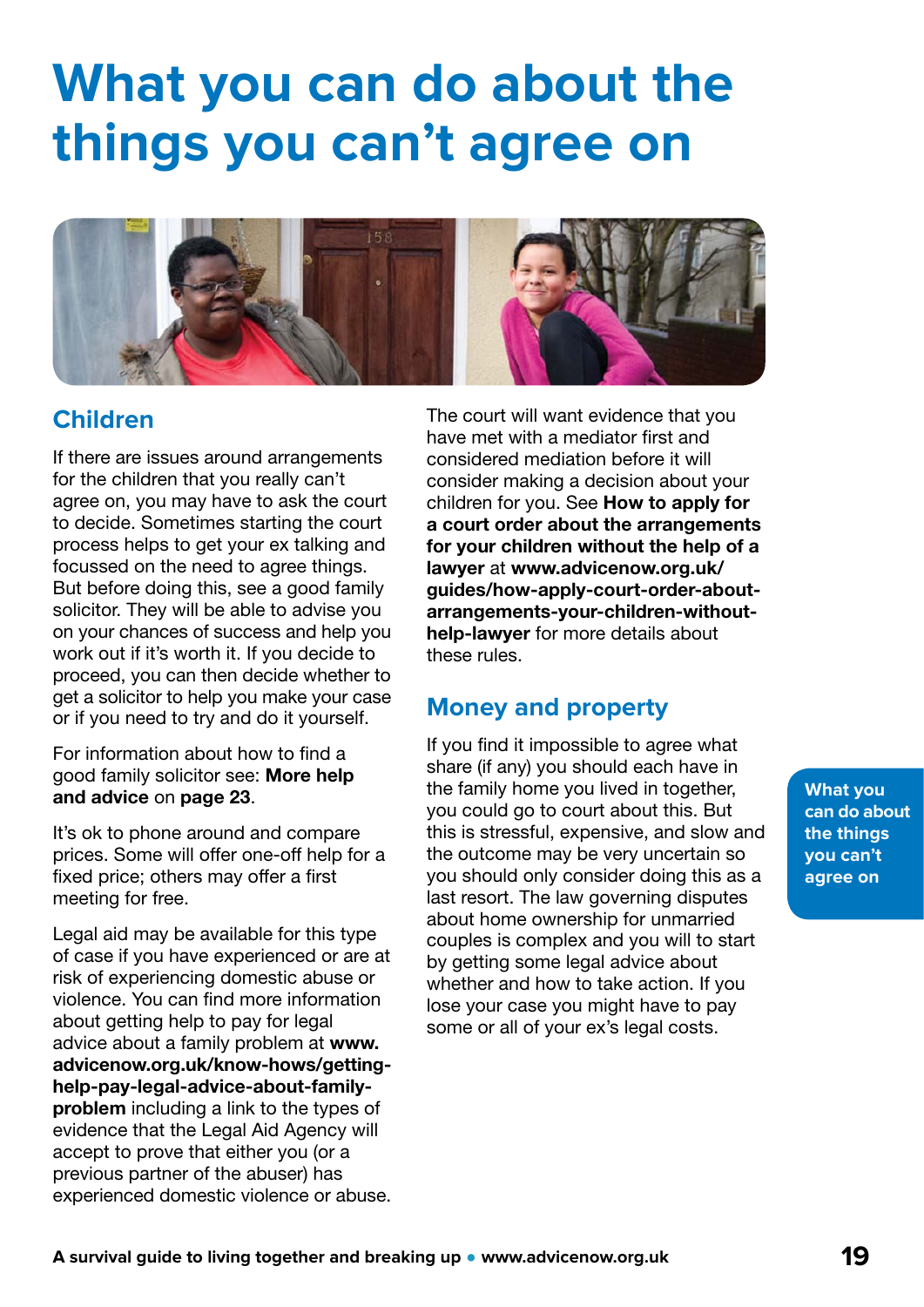Legal aid may be available for this type of case if you have experienced or are at risk of experiencing domestic abuse or violence. You can find more information about getting help to pay for legal advice about a family problem at **[www.advicenow.org.uk/know-hows/](https://www.advicenow.org.uk/know-hows/getting-help-pay-legal-advice-about-family-problem) [getting-help-pay-legal-advice-about](https://www.advicenow.org.uk/know-hows/getting-help-pay-legal-advice-about-family-problem)[family-problem](https://www.advicenow.org.uk/know-hows/getting-help-pay-legal-advice-about-family-problem)** including a link to the types of evidence that the Legal Aid Agency will accept to prove that either you (or a previous partner of the abuser) have experienced domestic violence or abuse.

For information about how to find a good solicitor see: **[More help and](#page-22-0)  advice** on **[page 23](#page-22-0)**. It's ok to phone around and compare prices. Some will offer one-off help for a fixed price; others may offer a first meeting for free.

If you aren't eligible for legal aid and you don't have enough savings or income to pay for legal advice yourself then you could think about the possibility of applying for a litigation loan. Litigation loans are provided by commercial companies in cases where the chances of success are good in return for a share of the proceeds of the claim. You can find more information about litigation loans at **[http://](http://associationoflitigationfunders.com/) [associationoflitigationfunders.com](http://associationoflitigationfunders.com/)**



**What you can do about the things you can't agree on**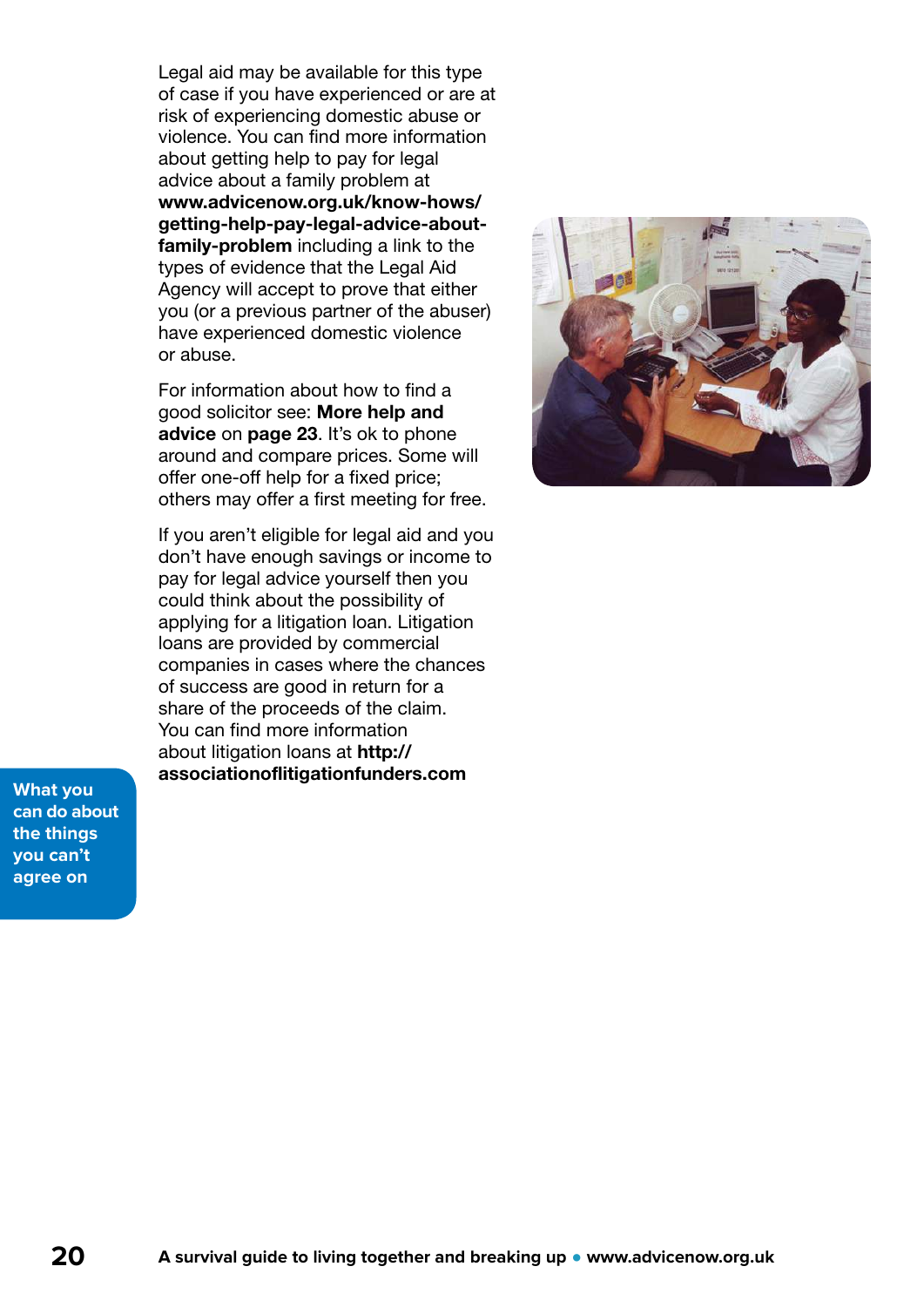### <span id="page-20-0"></span>**What you need to do and who you need to tell**

#### **Benefits**

If you are on a low income, check if you might be entitled to benefits or tax credits now you are a single person. There is a very helpful [Benefits](http://www.advicenow.org.uk/links/benefits-calculator)  [calculator](http://www.advicenow.org.uk/links/benefits-calculator) on the Turn 2 Us website at **[www.turn2us.org.uk/Get-Support](https://www.turn2us.org.uk/Get-Support)**

If you are no longer a couple but still share a home, you can apply for benefits as a single person provided you are living as a single person. This means not sleeping in the same bed, not cooking or shopping for each other, washing each other's clothes, or paying for things as a couple. See our guide **[Benefits and](http://www.advicenow.org.uk/guides/benefits-and-living-together) [Living Together](http://www.advicenow.org.uk/guides/benefits-and-living-together)** for more details at **[www.advicenow.org.uk/guides/](http://www.advicenow.org.uk/guides/benefits-and-living-together) [benefits-and-living-together](http://www.advicenow.org.uk/guides/benefits-and-living-together)**

If you get means tested benefits or tax credits, make sure you inform the agency that deals with them that you are no longer living as part of a couple. This may be the Department for Work and Pensions, HM Revenue and Customs, and your local authority (for housing and council tax benefit). You will have to make a new claim in just your name. Do not put it off as you will build up an overpayment that you will have to pay back – and you can't offset the amount you would have got if you had reclaimed against the amount you owe. If you have moved, you also need to make sure they all have your new contact details.

#### **Debts**

If you have debts in both names and have agreed that one of you will be responsible for paying them off, inform the credit company of your agreement and give them up to date contact details for both of you. Your private agreement does not change the fact that you are



both liable for the debt, but if they understand the arrangement and can contact you they should let you know if the payments are not being made.

This is important because if your ex doesn't make the payments the company may take debt recovery proceedings against both of you. They don't have to serve you with notice of the proceedings in person; they can just send a letter to your last known address. You could wake up one day to discover that a county court judgement has been made against you, without you knowing anything about it.

If your debts are a problem get some free debt advice from National Debtline or [StepChange Debt Charity.](http://www.advicenow.org.uk/links/stepchange-debt-charity) See **[More](#page-22-0)  [help and advice](#page-22-0)** on **page 23** for their contact details.

#### **Joint accounts**

The easiest thing is probably to close all joint accounts and divide up any money in them. If you decide it would be easier for one of you to keep an account, make sure you let your bank know the situation, and change the account into one name only. If you don't, your ex could empty the account or run up an overdraft that you will both be legally responsible for.

Having said that, closing or removing a name from a joint account isn't always as easy as it should be. Some banks will **What you need to do and who you need to tell**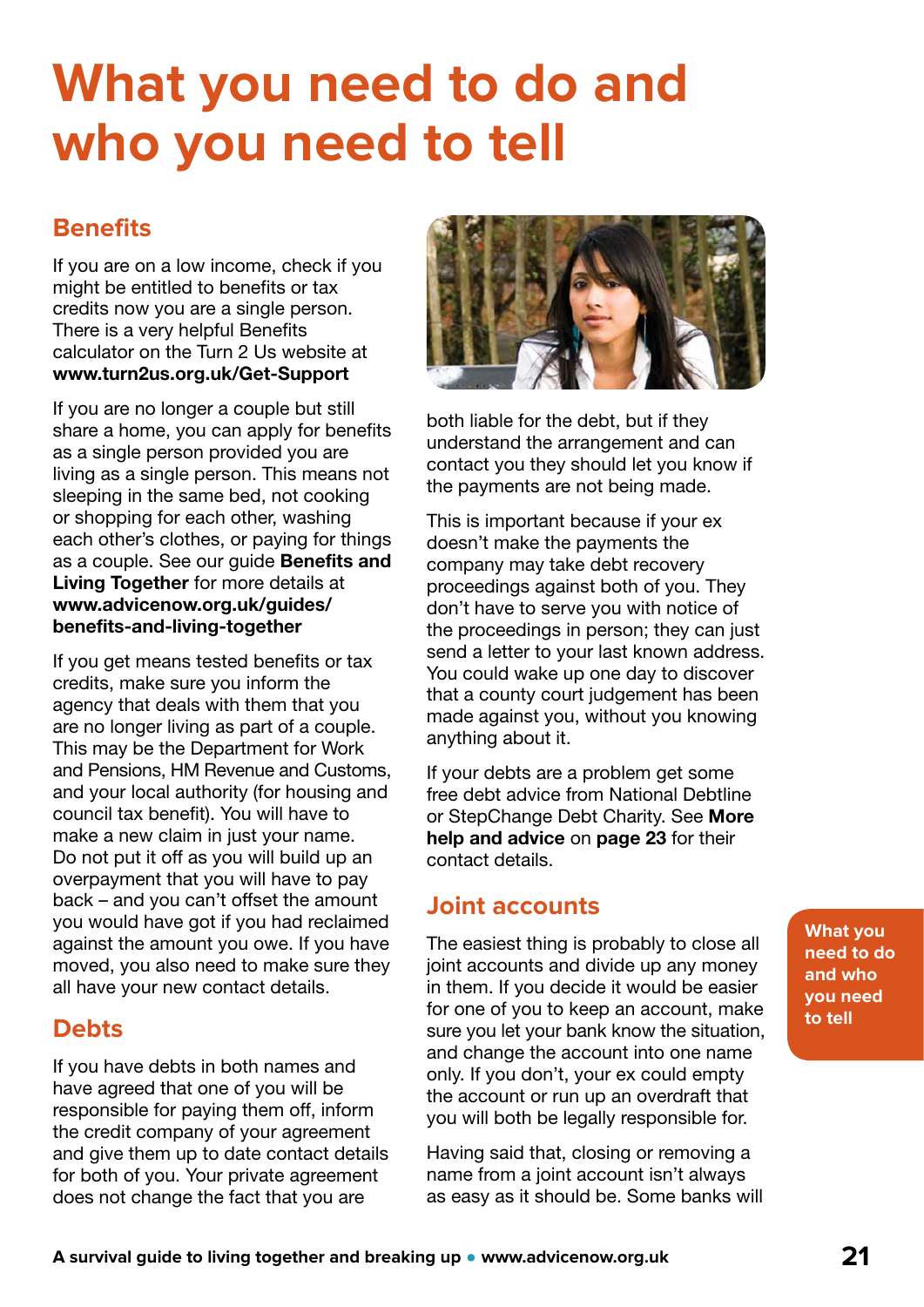only take the instruction from the 'main account holder', which is simply the person whose name was put first on the application form when the account was opened. To save any hassle, write to the bank or building society straight away explaining what you want them to do and then both sign it. Keep a copy.

If you have problems closing the account you can ask the bank to freeze it – stopping any payments going out. This stops the other account holder running up a debt on it but it also stops bills being paid direct from the account. So, make sure you have made arrangements to pay regular direct debits and standing orders before freezing the account.

#### **Wills**

If you have a will that leaves your ex all your worldly possessions, remember to destroy your will. Do this even if you are not yet ready to make a new one. If a solicitor drew the will up for you, inform him or her, so that they know that the will has been revoked.

#### **Pension or life insurance**

If you have nominated your ex to receive death benefits from your pension, or the pay out from a life insurance policy, remember to change this. Call the companies concerned and discuss the situation.



**What you need to do and who you need to tell**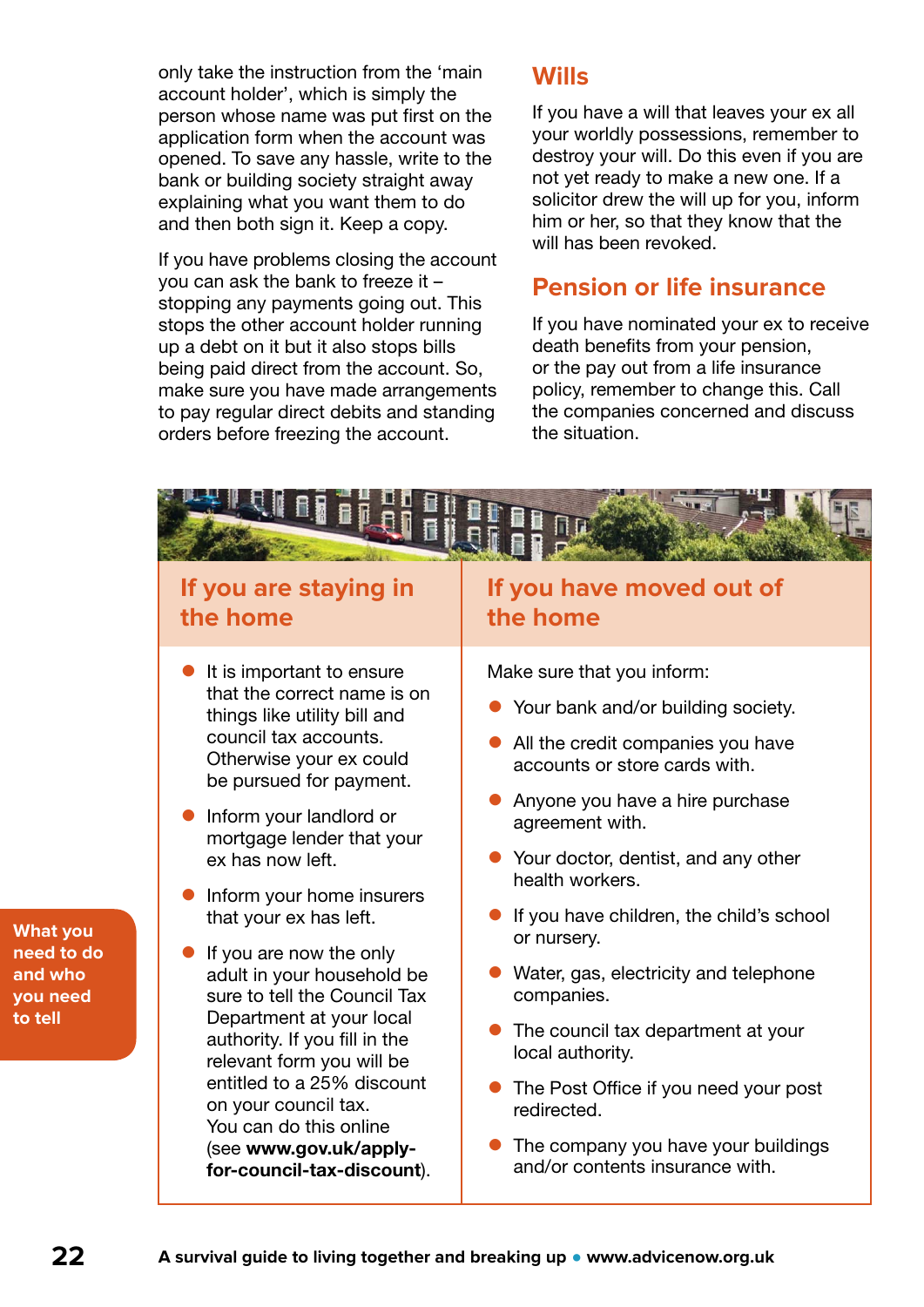# <span id="page-22-0"></span>**More help and advice**

#### **How to find a family mediator**

Ask friends and family for a recommendation or your solicitor if you have one. Or use the family mediator finder service provided at **[www.](https://www.familymediationcouncil.org.uk/find-local-mediator/) [familymediationcouncil.org.uk/find](https://www.familymediationcouncil.org.uk/find-local-mediator/)[local-mediator](https://www.familymediationcouncil.org.uk/find-local-mediator/)**. All the mediators included on the Family Mediation

Council website have been trained by providers approved by the Family Mediation Council and most are also accredited, which means that they are experienced



mediators. Mediators who do Legal Aid funded mediation are all accredited – you can search for them by ticking the middle box on the search tool.

Mediators are trained to give legal information but not legal advice. Some people feel safer with a mediator who is also a qualified solicitor. They can't give you legal advice but they are obliged to tell you if you are about to make an agreement that is very different to what a court would order. (If you want to do it anyway, you can.) If you want a mediator who is also a solicitor, use the search on the Family Mediation Council's website and check what it says on the mediator's own website about their background. Or the [search on Resolution's site](https://www.advicenow.org.uk/links/resolution) **[www.resolution.org.uk](http://www.resolution.org.uk)** explains in the results how long the mediator has been a family law solicitor. (Not all good family mediators and solicitors appear on Resolution's search, only their members).

Don't be afraid to phone around and compare prices. You need to ask:

- What the mediator's experience is?
- Is the mediator accredited?
- $\bullet$  If the mediator is also a solicitor, ask how many mediations the solicitor does each year. (Choose an experienced solicitor–mediator who does many).
- How much the Information and Assessment meeting is?
- How much each mediation session will cost each of you?
- $\bullet$  If there are any other additional fees (for example, is there a separate cost for writing up the agreement at the end?
- $\bullet$  How busy they are are they likely to be able to see you at a time that both you and your ex can do?



**More help and advice**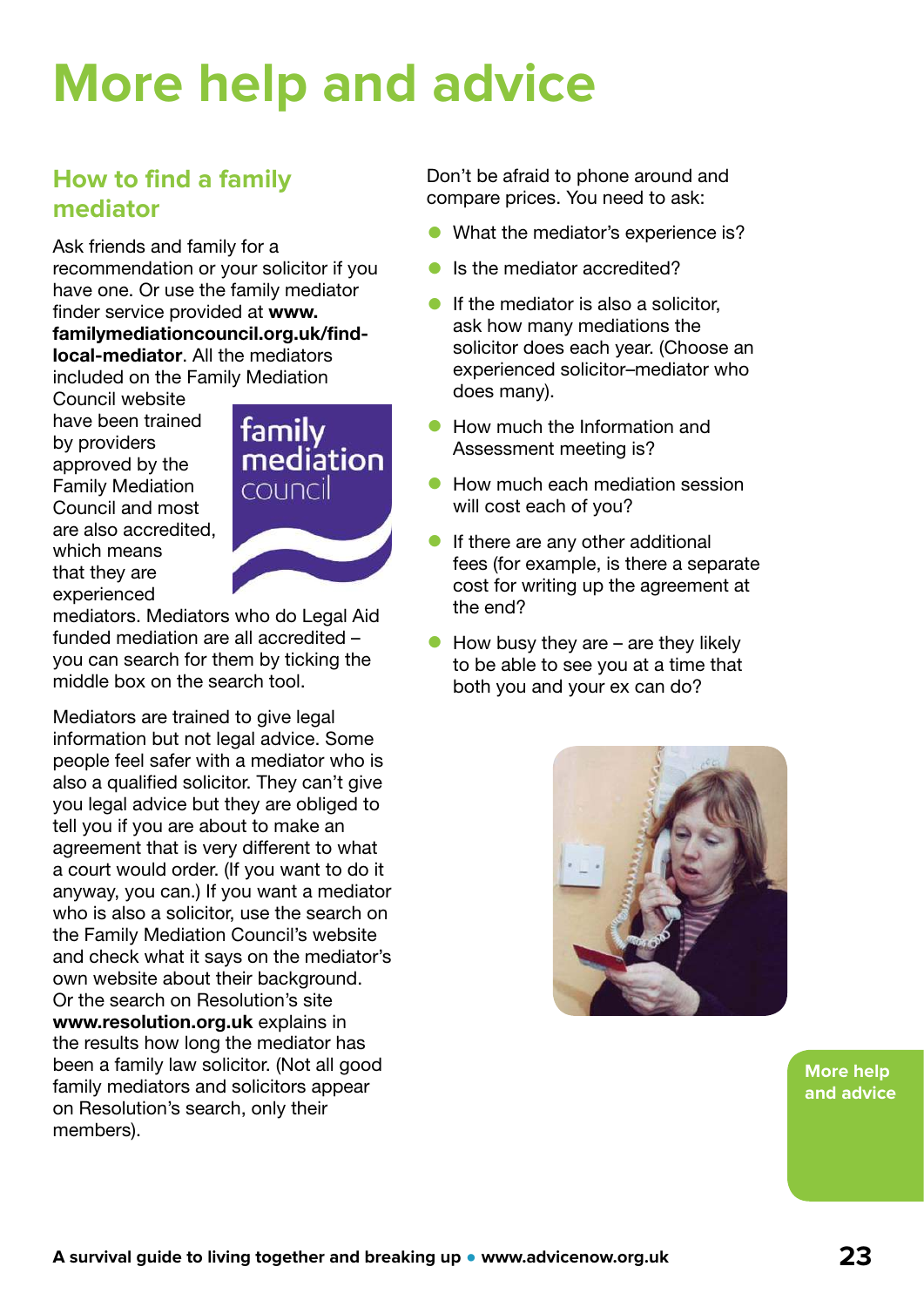#### **How to find a solicitor**

Ask friends and family for a recommendation. You can also search here:

- $\bullet$  Find a legal adviser or family [mediator](http://www.advicenow.org.uk/links/find-legal-adviser-or-family-mediator) **[https://find-legal-advice.justice.](https://find-legal-advice.justice.gov.uk/) [gov.uk](https://find-legal-advice.justice.gov.uk/)**
- [Find a solicitor in England and Wales](http://www.advicenow.org.uk/links/find-solicitor-england-and-wales) **[http://solicitors.lawsociety.org.uk](http://solicitors.lawsociety.org.uk/)**
- Find a Resolution member [\(for family law\)](http://www.advicenow.org.uk/links/find-resolution-member-family-law) **[www.resolution.org.uk/](http://www.resolution.org.uk/findamember/) [findamember](http://www.resolution.org.uk/findamember/)**

The Royal Courts of Justice Advice Bureau (see **[www.rcjadvice.org.uk](http://www.rcjadvice.org.uk/)**) may be able to help you if you:

- **•** live in England or Wales,
- $\bullet$  have a case in the Family Court, and
- $\bullet$  are not already represented by a solicitor or barrister.

To book an appointment, please check their website for latest appointment details.

#### **How to see if you can get Legal Aid**

You can check if you might qualify for Legal Aid at **[www.gov.uk/check](https://www.gov.uk/check-legal-aid)[legal-aid](https://www.gov.uk/check-legal-aid)**



#### **Help and support for single parents**

#### **[Gingerbread](1)**

#### **[www.gingerbread.org.uk](https://www.gingerbread.org.uk/)**

Gingerbread's Single Parent helpline offers support and expert advice on anything from dealing with a break-up, to going back to work or sorting out maintenance, benefit or tax credit issues. Helpline: **0808 802 0925**. They also provide lots of information and support forums on their website.

#### **[Families Need Fathers](http://www.advicenow.org.uk/links/families-need-fathers)**

#### **[https://fnf.org.uk](https://fnf.org.uk/)**

Families Need Father's helpline offers support and a listening ear to dads, mums, grandparents and other members of the family. Helpline: **0300 0300 363**. They also provide fact sheets and online support through forums.

#### **[Both Parents Matter Cymru](http://www.advicenow.org.uk/links/both-parents-matter-cymru)**

#### **[www.fnf-bpm.org.uk](https://www.fnf-bpm.org.uk/)**

Both Parents Matter Cymru runs monthly support meetings and with Law Works Cymru and support from local solicitors provides free legal clinics across Wales. Helpline: **08456 004446**.

**More help and advice**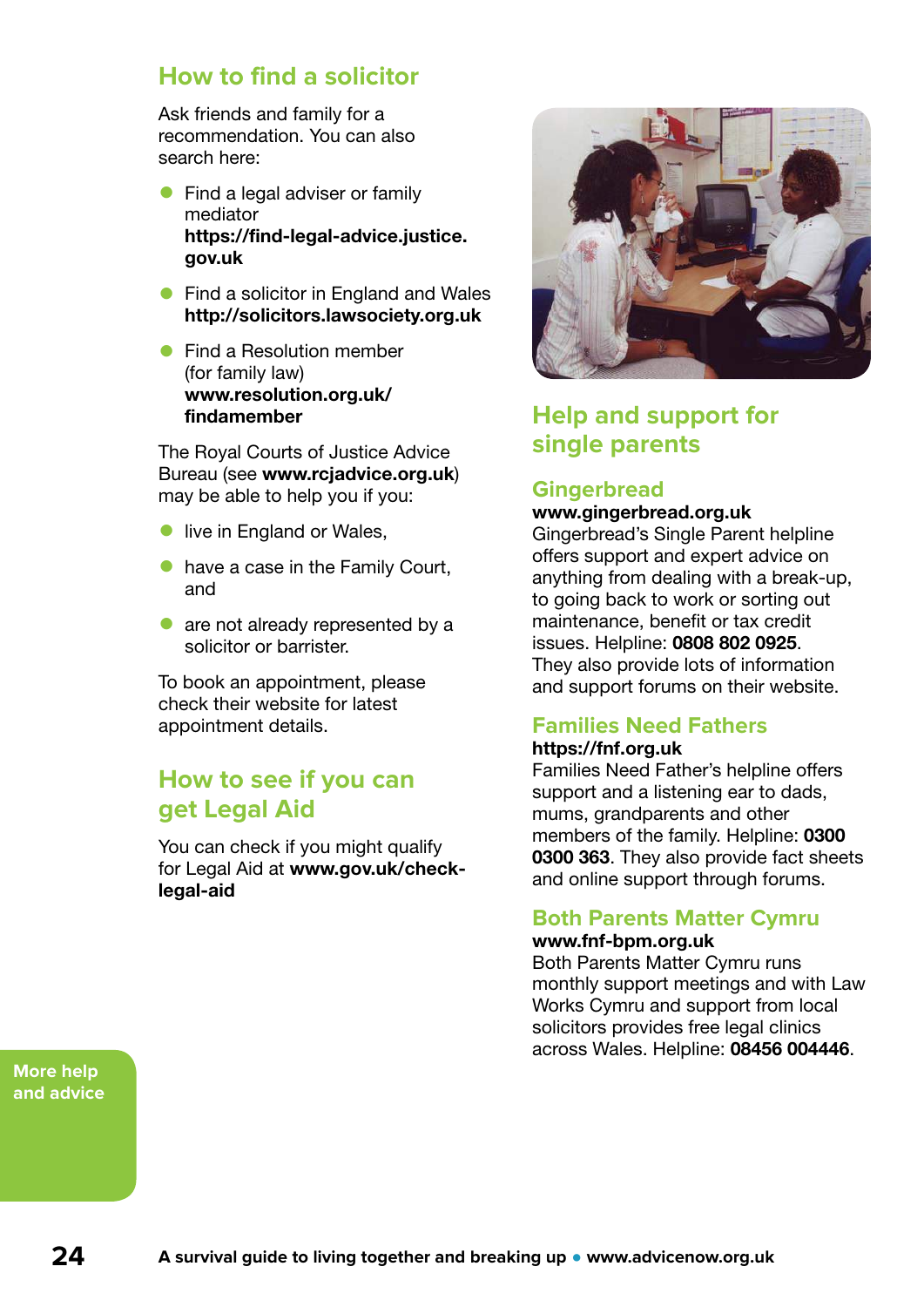#### **Help with understanding your housing rights**

Shelter (England) gives housing advice. Phone: **0808 800 4444**. Open Monday to Friday 8am–8pm, Saturday/Sunday 8am–5pm, 365 days a year. Calls are free from UK landlines. Shelter (England) also has advice centres where you can get personal, face to face advice. You can find your nearest advice centre at **[https://england.shelter.org.uk/get\\_](https://england.shelter.org.uk/get_help) [help](https://england.shelter.org.uk/get_help)** or call Shelter on **0808 880 4444**.

Shelter Cymru can advise on urgent housing problems if you live in Wales. Phone: **0345 075 5005** or visit **[https://](https://sheltercymru.org.uk/get-advice/) [sheltercymru.org.uk/get-advice](https://sheltercymru.org.uk/get-advice/)**. It also runs advice surgeries across Wales. To find out when there is an adviser in your area, see: **[http://](http://sheltercymru.org.uk/get-advice/advice-near-you/) [sheltercymru.org.uk/get-advice/](http://sheltercymru.org.uk/get-advice/advice-near-you/) [advice-near-you](http://sheltercymru.org.uk/get-advice/advice-near-you/)**

#### **Debt advice**

National Debtline can offer you free advice over the phone. Helpline: **0808 808 4000** open Monday to Friday 9am– 9pm and Saturday 9.30am–1pm.

StepChange can offer you free advice over the phone. Helpline: **0800 138 1111**  open Monday to Friday 8am–8pm and Saturday 9am–4pm. StepChange also has a useful online tool called Debt remedy at **[www.stepchange.org/](https://www.stepchange.org/Debtremedy.aspx) [Debtremedy.aspx](https://www.stepchange.org/Debtremedy.aspx)**

#### **More help from Advicenow**

A survival guide to using Family Mediation after a break up: **[www.advicenow.org.uk/guides/](http://www.advicenow.org.uk/guides/survival-guide-using-family-mediation-after-break) [survival-guide-using-family](http://www.advicenow.org.uk/guides/survival-guide-using-family-mediation-after-break)[mediation-after-break](http://www.advicenow.org.uk/guides/survival-guide-using-family-mediation-after-break)**

A survival guide to sorting out arrangements for your children: **[www.advicenow.org.uk/guides/](http://www.advicenow.org.uk/guides/sorting-out-arrangements-your-children) [sorting-out-arrangements-your](http://www.advicenow.org.uk/guides/sorting-out-arrangements-your-children)[children](http://www.advicenow.org.uk/guides/sorting-out-arrangements-your-children)**

How to apply for a court order about the arrangements for your children without the help of a lawyer: **[www.advicenow.org.uk/guides/apply](http://www.advicenow.org.uk/guides/apply-court-order-about-arrangements-your-children-without-help-lawyer)[court-order-about-arrangements](http://www.advicenow.org.uk/guides/apply-court-order-about-arrangements-your-children-without-help-lawyer)[your-children-without-help-lawyer](http://www.advicenow.org.uk/guides/apply-court-order-about-arrangements-your-children-without-help-lawyer)**



**More help and advice**